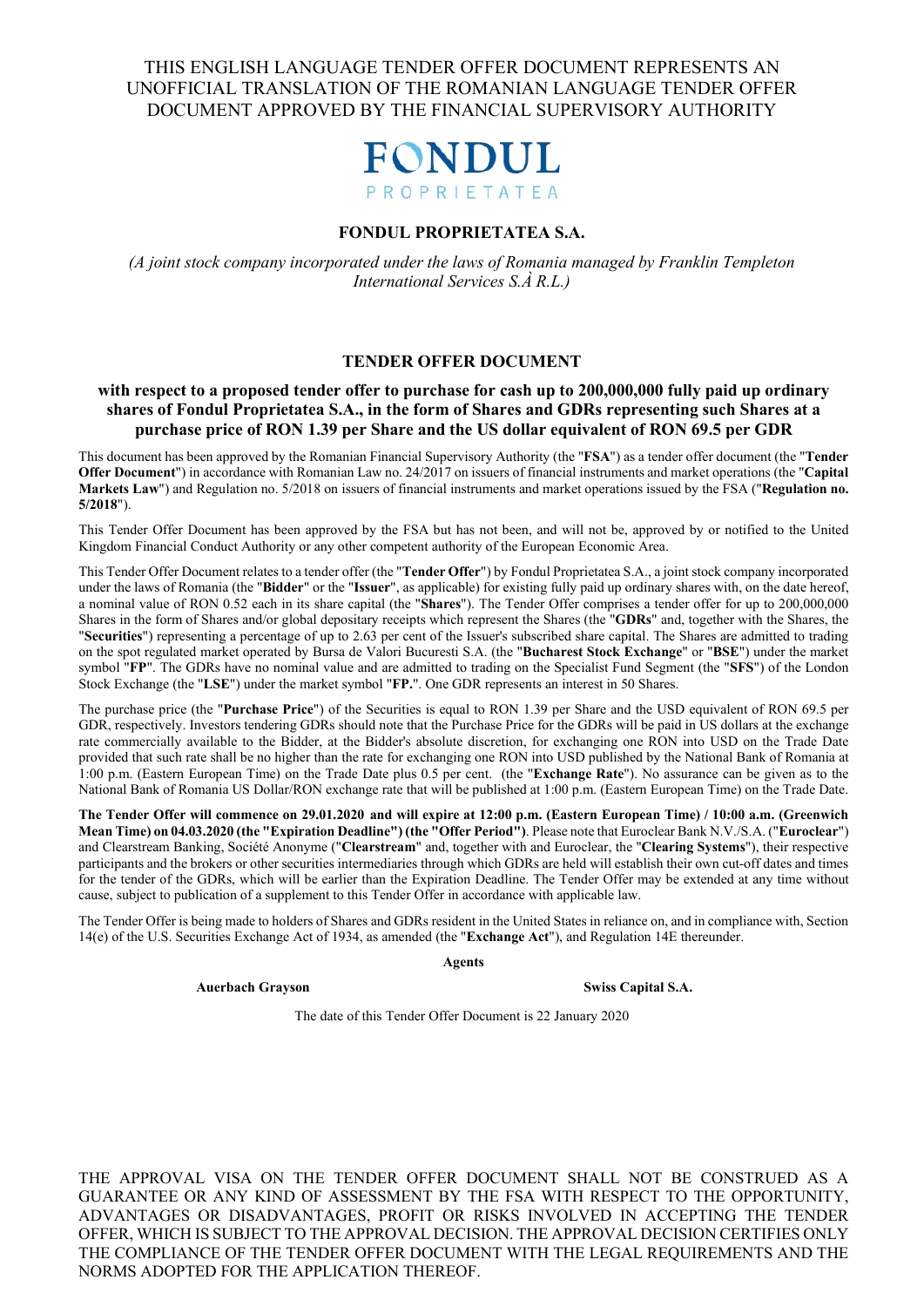## **IMPORTANT INFORMATION ABOUT THIS TENDER OFFER DOCUMENT**

**The information contained in this Tender Offer Document is addressed exclusively to the holders of Shares and GDRs (each an "Investor")**. The tender and purchase of Securities will be carried out exclusively in accordance with the procedures set forth in this Tender Offer Document and pursuant the Capital Markets Law and Regulation no. 5/2018.

### **If you do not wish to tender your Shares or GDRs, you need not take any action.**

This Tender Offer does not constitute an offer to buy or the solicitation of an offer to sell Securities in any circumstances in which such Tender Offer or solicitation is unlawful. In those jurisdictions where the laws require this Tender Offer to be made by a licensed broker or dealer, this Tender Offer shall be deemed to be made on behalf of the Bidder by one or more registered brokers or dealers licensed under the laws of such jurisdiction. The Bidder is not making this Tender Offer to, and will not accept any tendered Securities from, any Investor in any jurisdiction where it would be illegal to do so.

Investors who desire to tender all or any portion of their Shares or GDRs, or both, as the case may be, should carefully read and follow the procedures outlined under Section 12 "*Participation in the Tender Offer*".

In order to be validly submitted for tender, Shares tendered in the Tender Offer must be blocked by the relevant Investor in the relevant account at the Authorised Participant (as defined below) or the relevant custodian of the Investor (as the case may be) from the date the relevant tender of Shares is made until the earlier of the Trade Date and the date on which the Investor validly withdraws its tender, as applicable.

GDRs tendered in the Tender Offer will be blocked in the relevant account at the relevant Clearing System from the date the relevant tender of Securities is made until the earlier of the time of completion of settlement for GDRs in the Tender Offer and the date on which the Investor validly withdraws its tender, as applicable, it being understood, however, that the Clearing Systems may impose their own cut off times with respect to the ability of Investors to revoke their instructions to tender.

Developing markets such as Romania are subject to greater risks than more developed markets. As a result, tendering Investors should familiarise themselves with such risks as well as make their own assessment of the merits and risks involved in participating in the Tender Offer, including investment, tax, legal and accounting matters.

**None of Auerbach Grayson ("Auerbach") or Swiss Capital S.A. ("Swiss Capital" or the "Intermediary" and, together with Auerbach, the "Agents") or The Bank of New York Mellon as GDR tender agent (the "GDR Tender Agent") and GDR depositary (the "GDR Depositary") (nor their respective directors, officers, employees or affiliates) makes any representation whatsoever regarding this Tender Offer Document or the Tender Offer, and none of the Bidder, its Board of Nominees or management, the Intermediary, the Agents, the GDR Tender Agent or the GDR Depositary (nor their respective directors, officers, employees or affiliates) makes any recommendation to any Investor as to whether to tender or refrain from tendering Shares or GDRs**. No person has been authorised to make any recommendation on behalf of the Bidder, its Board of Nominees or management, the Intermediary, the Agents, the GDR Tender Agent or the GDR Depositary as to whether Investors should tender or refrain from tendering their Shares or GDRs pursuant to this Tender Offer or to make any representation or to give any information in connection with this Tender Offer other than as contained herein. If made or given, any such recommendation, representation or information must not be relied upon as having been authorized by the Bidder, its Board of Nominees or management, the Intermediary, the Agents, the GDR Tender Agent or the GDR Depositary. Investors are urged to evaluate carefully all information in this Tender Offer Document, the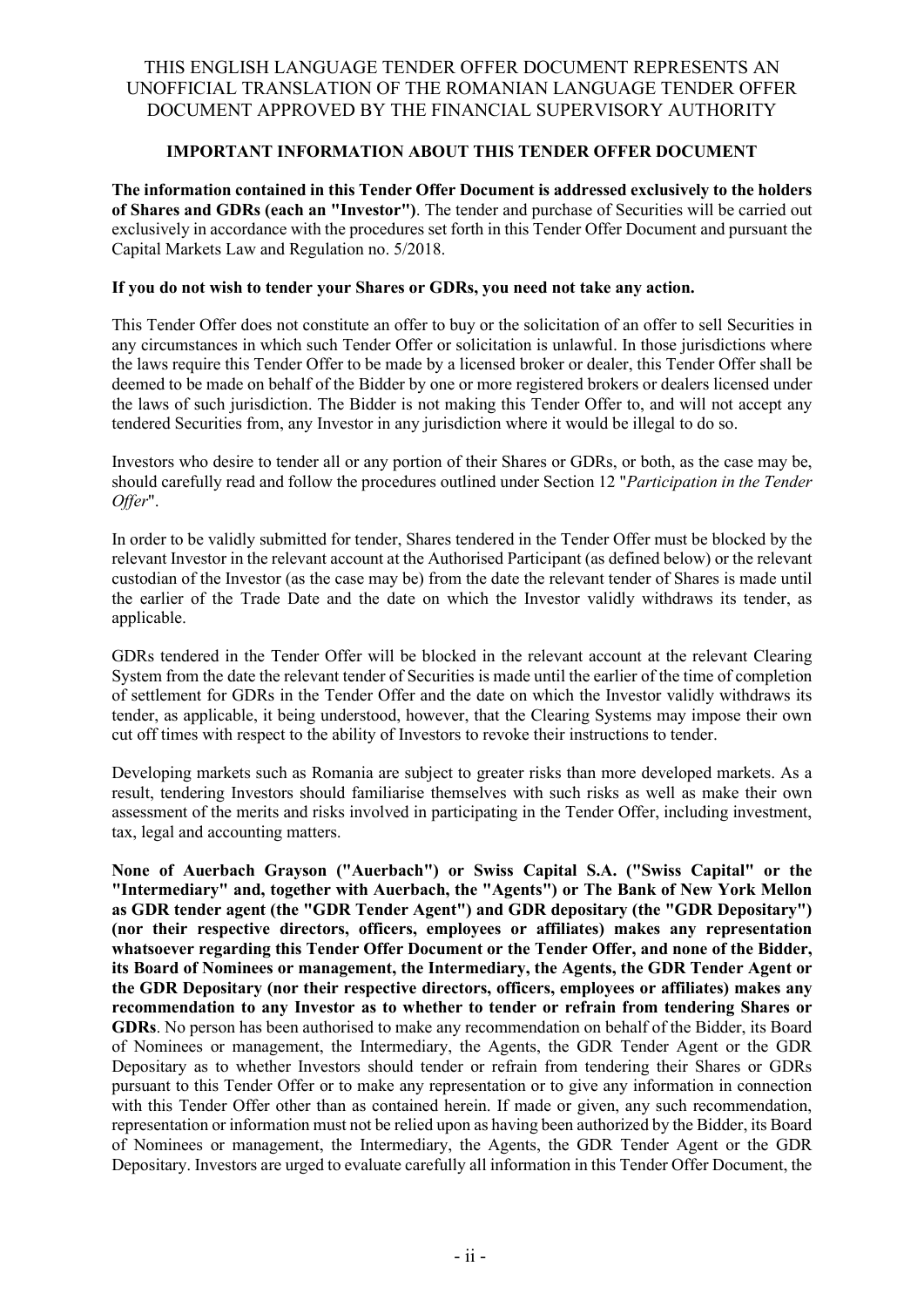Acceptance Form and other related materials and consult their own investment and tax advisors and make their own decisions as to whether to tender or refrain from tendering their Securities.

Neither the delivery of this Tender Offer Document nor any purchase of Securities will, under any circumstances, imply that the information contained in this Tender Offer Document is current as of any time subsequent to the date the Tender Offer Document or, without prejudice to the Bidder's obligations under the Capital Markets Law and Regulation no. 5/2018, that there has been no change in the information since the date of this Tender Offer Document or in the affairs of the Issuer since the date of this Tender Offer Document.

The Bidder accepts responsibility for the information contained in this Tender Offer Document. To the best of the Bidder's knowledge (having taken all reasonable care to ensure that such is the case), the information contained in this Tender Offer Document is in accordance with the facts and does not omit anything likely to affect the import of such information. None of the Agents or the Intermediary accepts any responsibility whatsoever for the contents of this Tender Offer Document or for any other statement made or purported to be made by it or any of them or on its or their behalf in connection with the Issuer or the Securities. Each of the Agents and the Intermediary accordingly disclaims, to the fullest extent permitted by applicable law, all and any liability whether arising in tort or contract or otherwise which it might otherwise have in respect of this Tender Offer Document or any such statement.

The Agents have been engaged by the Bidder to act as agents with respect to the Tender Offer. The Bidder has also entered into an intermediation agreement with the Intermediary in respect of the tender of Shares. In addition, the Bidder has engaged The Bank of New York Mellon to act as GDR Tender Agent with respect to GDRs tendered in the Tender Offer. Investors tendering Shares pursuant to this Tender offer will be required to tender through the Intermediary or Authorised Participants (as defined below). Investors tendering GDRs will be required to tender through the relevant Clearing System to the GDR Tender Agent. The Agents, the Intermediary and their respective affiliates may contact and communicate with investors regarding the Tender Offer.

Investors should be aware that the sale of Securities and receipt of the Purchase Price pursuant to this Tender Offer may have certain tax consequences and are urged to consult at their own expense their tax advisors with respect to those consequences in considering this Tender Offer.

To the extent permissible under applicable securities laws, each of the Agents, the Intermediary and their affiliates may from time to time purchase, or enter into arrangements to purchase, Shares or GDRs either as principal or agent before and during the Offer Period. The Bidder does not intend to purchase Shares or GDRs, other than as disclosed in the Tender Offer Document or pursuant to this Tender Offer, during the period in which this Tender Offer is open for submission of tenders. In addition, in accordance with and pursuant to Rule 14e-5(b) under the Exchange Act, affiliates of the Bidder that do not comprise the Bidder's consolidated group and over which the Bidder does not exercise control and their respective nominees or brokers (acting as agents) may from time to time make purchases of, or arrangements to purchase, Shares or GDRs other than pursuant to the Tender Offer, before or during the Offer Period, so long as those acquisitions or arrangements comply with the provisions of the exemption provided under Rule 14e-5 under the Exchange Act. These purchases may occur either in the open market at prevailing prices or in private transactions at negotiated prices. Information about such purchases will be disclosed as and if required by applicable securities laws. The Tender Offer is subject to the terms and conditions of this Tender Offer Document and the Romanian laws, and the competent courts in relation to the Tender Offer will be the Romanian courts.

Questions and requests for information in respect of the tendering procedures for GDRs may be directed to the GDR Tender Agent at the following e-mail address: [drglobaltransactions@bnymellon.com.](http://www.treasury.gov/resource-center/sanctions/SDN-List/Pages/ssi_list.aspx)

This Tender Offer Document shall be made available, as follows: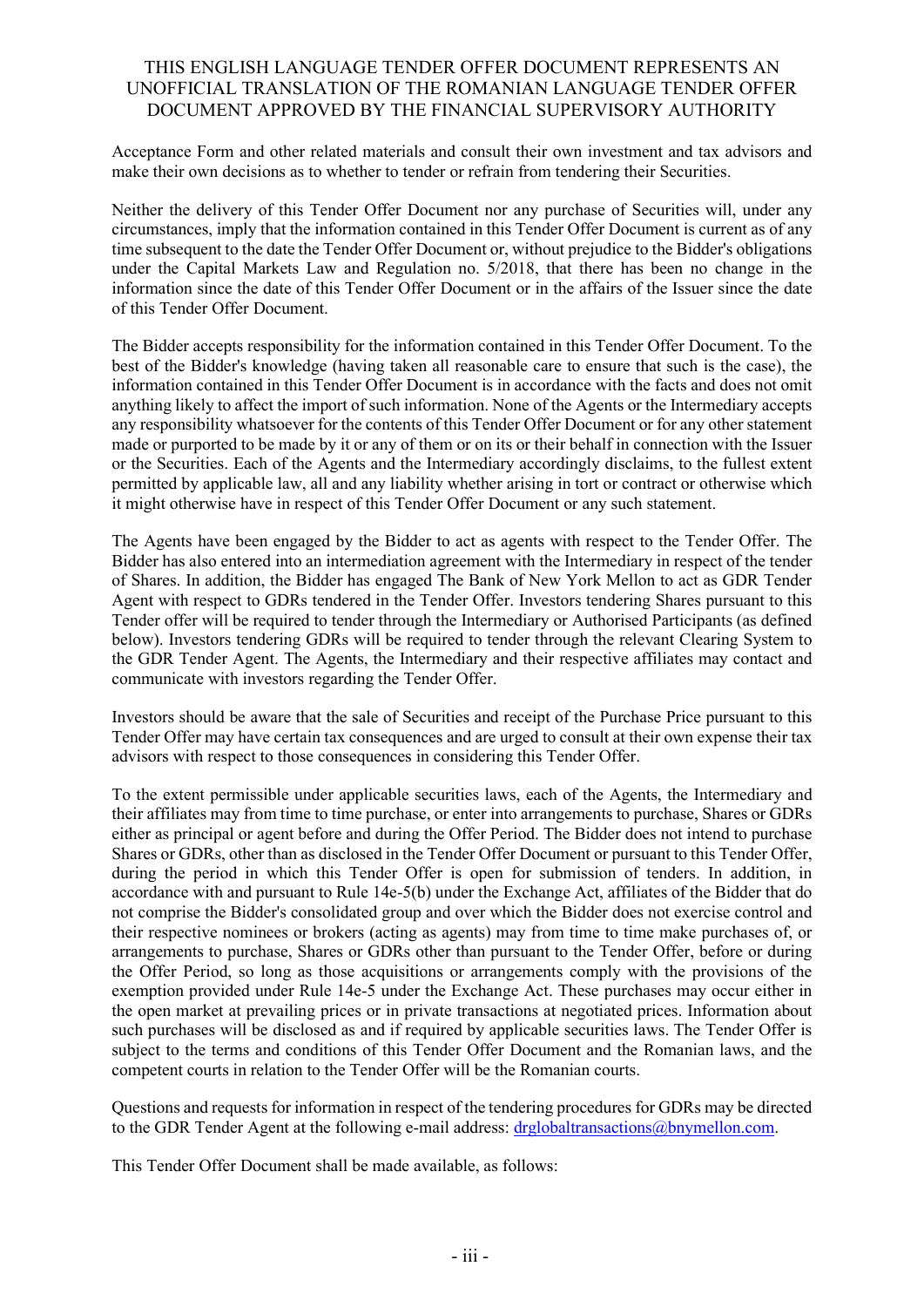- (a) in hard copy at the Bidder's registered office, 78-80 Buzesti Street (7th floor), District 1, Postal Code 011017, Bucharest, Romania, telephone +4021.200.96.00, starting with the date of publication of the Tender Offer announcement and at Swiss Capital's registered office, respectively Bucharest, Blvd. Dacia no. 20, 1st District, Romana Offices, 4<sup>th</sup> floor, telephone  $+40$  21 408 42 00; and
- (b) in electronic form, on the website of Swiss Capital (www.swisscapital.ro), of the Bucharest Stock Exchange [\(www.bvb.ro\)](http://www.bvb.ro/), as well as on the Bidder's website [\(www.fondulproprietatea.ro\)](http://www.fondulproprietatea.ro/).

### *Currencies*

In this Tender Offer Document, all references to "**RON**" are to the lawful currency of Romania, all references to "**US dollar**" and "**USD**" are to the lawful currency of the United States.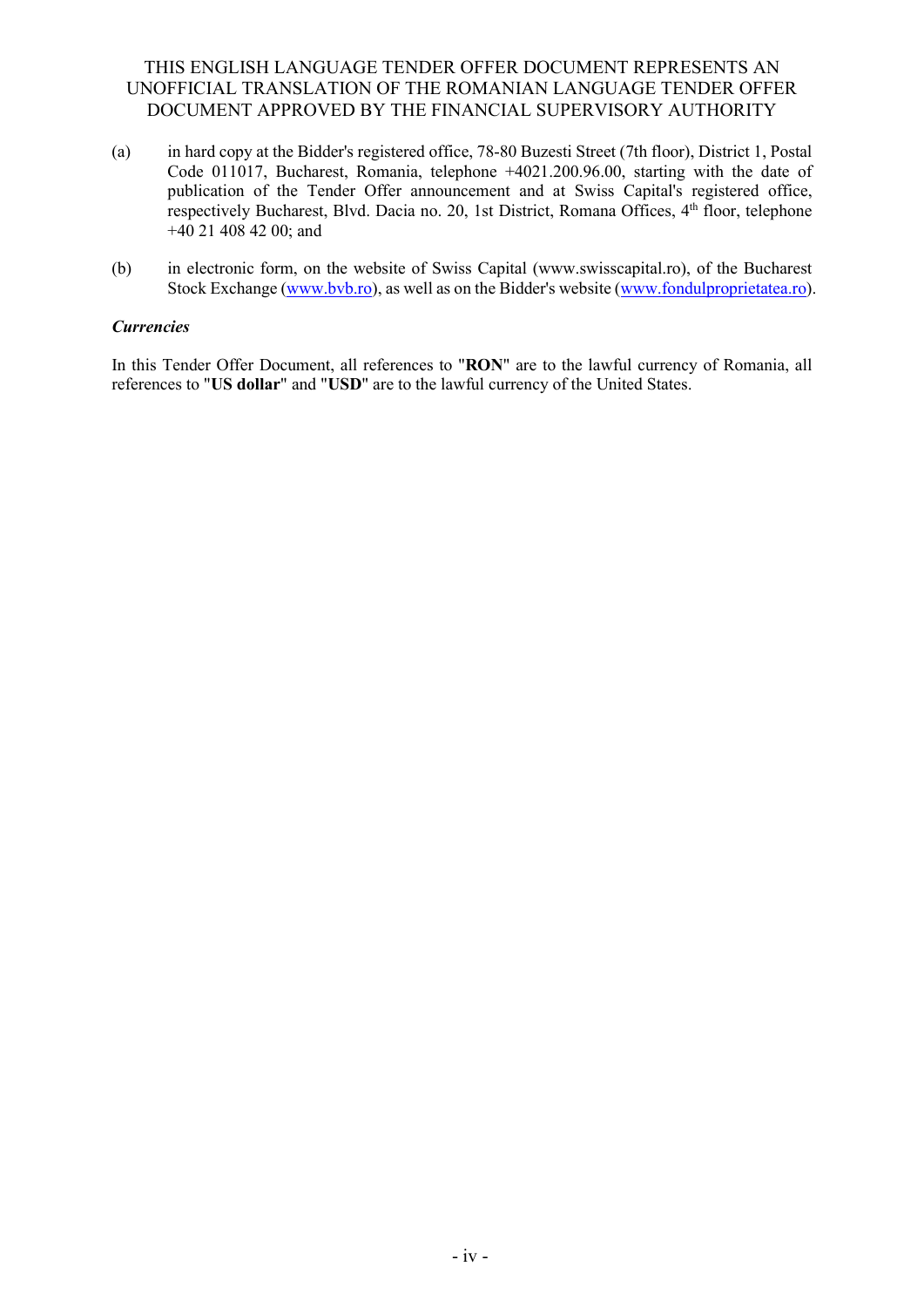### **TENDER OFFER RESTRICTIONS**

### **Notice to Investors in the United Kingdom**

The communication of the Tender Offer, this Tender Offer Document and any other documents or materials relating to the Tender Offer is not being made, and such documents and/or materials have not been approved, by an authorised person for the purposes of section 21 of the Financial Services and Markets Act 2000. Accordingly, such documents and/or materials are not being distributed to, and must not be passed on to, the general public in the United Kingdom. The Tender Offer and the communication of such documents and/or materials are only addressed to and directed at persons in the United Kingdom who (i) are persons who have professional experience in matters relating to investments falling within Article 19(5) of the Financial Services and Markets Act 2000 (Financial Promotion) Order 2005, as amended (the "**Order**"), (ii) are persons who are high net worth entities falling within Article 49(2)(a) to (d) of the Order, or (iii) are otherwise persons to whom the Tender Offer and/or such documents and/or materials may otherwise lawfully be communicated (all such persons together being referred to as "relevant persons"). Neither the Tender Offer nor the Tender Offer Document must be acted on or relied on in the United Kingdom, by persons who are not relevant persons. The Tender Offer is available only to relevant persons in the United Kingdom and will be engaged in only with such persons.

### **Notice to Investors in the United States**

The Tender Offer is being made to Investors resident in the United States in reliance on, and compliance with, Section 14(e) of the Exchange Act and Regulation 14E thereunder.

Neither the United States Securities and Exchange Commission (the "**SEC**") nor any U.S. state securities commission or regulatory authority has approved or disapproved of this Tender Offer, passed upon the fairness or merits of this Tender Offer or determined whether this Tender Offer Document is accurate or complete. Any representation to the contrary is a criminal offence in the United States.

The Tender Offer is being made for the securities of a Romanian company and is subject to Romanian disclosure requirements, which are different from certain U.S. disclosure requirements. U.S. Investors should be aware that this Tender Offer Document has been prepared in accordance with the format and style of a Romanian tender offer document, which differ from the format and style of a U.S. tender offer document.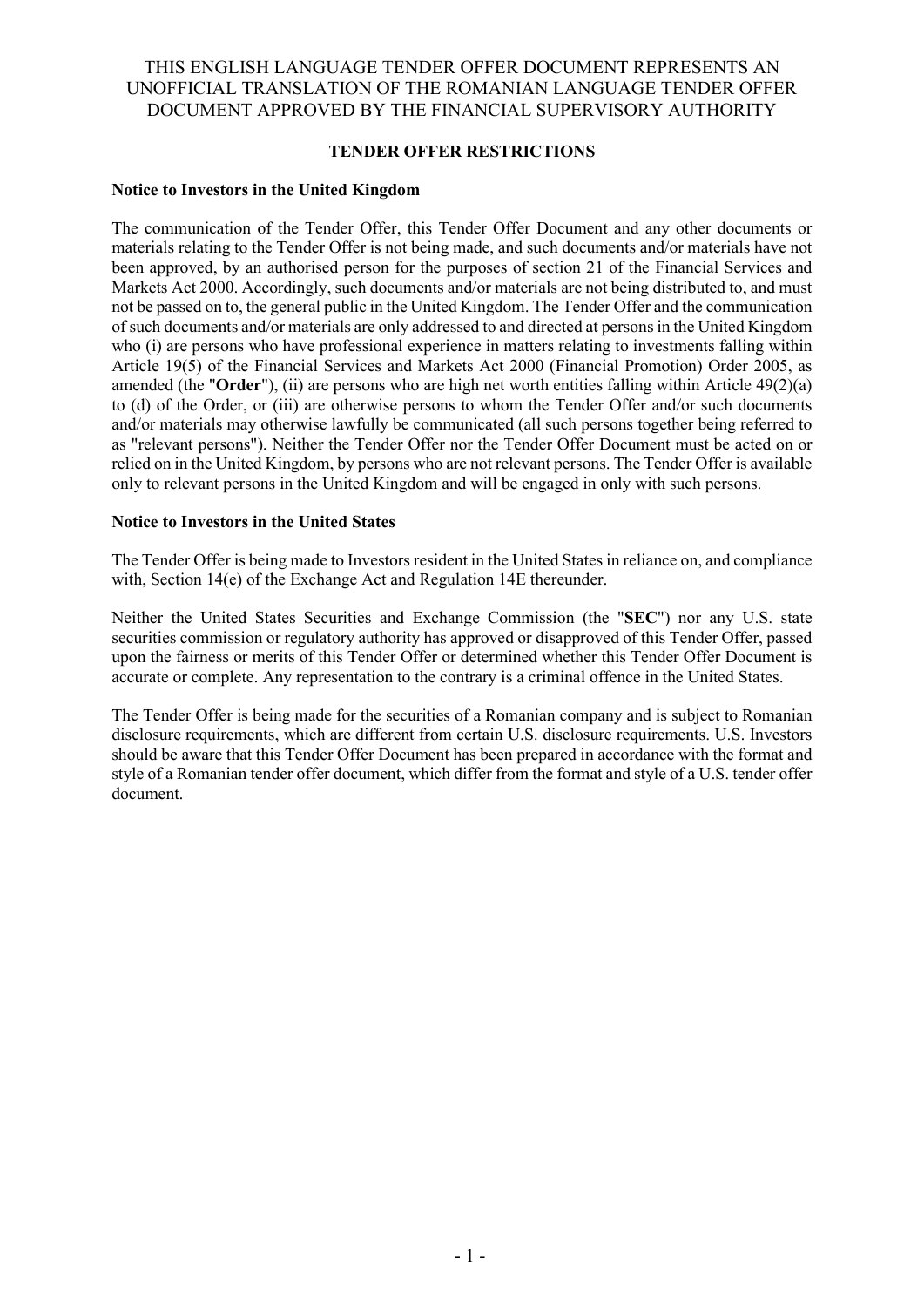# **CONTENTS**

| 1.              |                                                                  |
|-----------------|------------------------------------------------------------------|
| 2.              |                                                                  |
| 3.              |                                                                  |
| 4.              |                                                                  |
| 5.              |                                                                  |
| 6.              | NUMBER OF THE ISSUER'S SHARES HELD BY THE BIDDER (IN THE FORM OF |
| 7.              | NUMBER AND CLASS OF SECURITIES SUBJECT TO THE TENDER OFFER  8    |
| 8.              |                                                                  |
| 9.              |                                                                  |
| 10.             |                                                                  |
| 11.             |                                                                  |
| 12 <sub>1</sub> |                                                                  |
| 13.             |                                                                  |
| 14.             |                                                                  |
| 15.             | THE SOURCE AND SIZE OF THE BIDDER'S FUNDS FOR THE PAYMENT OF THE |
| 16.             |                                                                  |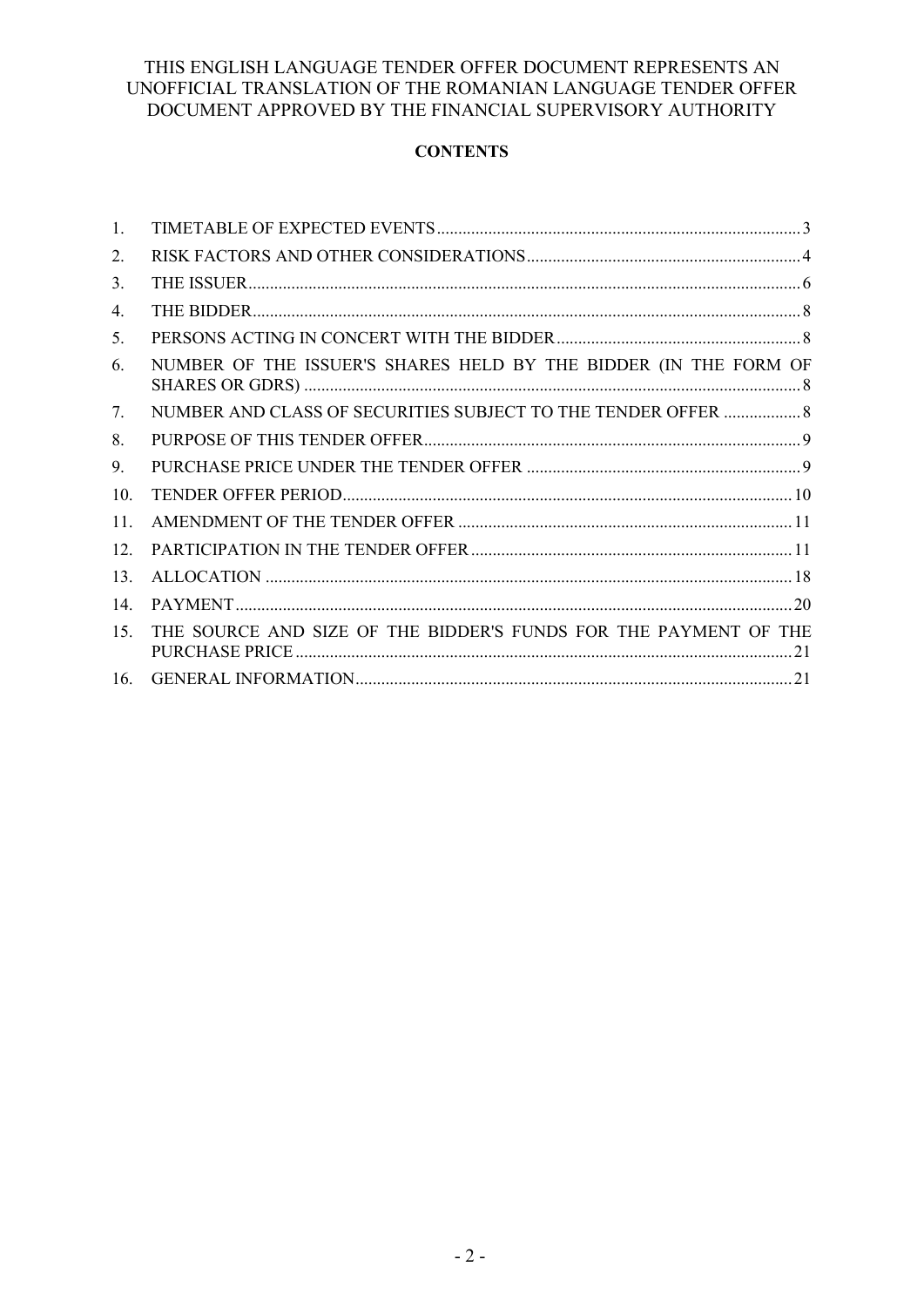## <span id="page-6-0"></span>1. **TIMETABLE OF EXPECTED EVENTS**

The times, dates and events shown in this table are subject to change at the absolute discretion of the Bidder:

| <b>TIME AND DATE</b>      | <b>EVENT</b>                                                                                                                                                                                                                                                                                                                                                                                                                                                                               |  |  |
|---------------------------|--------------------------------------------------------------------------------------------------------------------------------------------------------------------------------------------------------------------------------------------------------------------------------------------------------------------------------------------------------------------------------------------------------------------------------------------------------------------------------------------|--|--|
| <b>T-28 Business Days</b> | Announcement of the Tender Offer                                                                                                                                                                                                                                                                                                                                                                                                                                                           |  |  |
|                           | Publication of the Tender Offer Document                                                                                                                                                                                                                                                                                                                                                                                                                                                   |  |  |
| <b>T-24 Business Days</b> | Commencement of the Offer Period                                                                                                                                                                                                                                                                                                                                                                                                                                                           |  |  |
| T                         | Expiration Deadline at 12:00 p.m. (Eastern European<br>Time) / 10:00 a.m. (Greenwich Mean Time) – deadline<br>for submission of tenders of Shares and/or GDRs                                                                                                                                                                                                                                                                                                                              |  |  |
|                           | Please note that Euroclear and Clearstream (together<br>with Euroclear, the " <b>Clearing Systems</b> "),<br>their<br>respective participants and the brokers or other<br>securities intermediaries through which GDRs are<br>held will establish their own cut-off dates and times for<br>the tender of the GDRs, which will be earlier than the<br><b>Expiration Deadline</b>                                                                                                            |  |  |
|                           | Allocation Date - announcement of the allocation ratio                                                                                                                                                                                                                                                                                                                                                                                                                                     |  |  |
| T+1 Business Day          | Trade Date - announcement of the Exchange Rate;<br>execution of trades with respect to the Shares accepted<br>for purchase after allocation                                                                                                                                                                                                                                                                                                                                                |  |  |
| T+2 Business Day          | Payment of the Purchase Price by the Bidder for GDRs<br>accepted for purchase by the Bidder after application<br>of the allocation ratio, in US dollars to the GDR Tender<br>Agent.                                                                                                                                                                                                                                                                                                        |  |  |
|                           | The GDR Tender Agent will, as soon as practicable on<br>or after $T+2$ Business Days but no later than $T+3$<br>Business Days, (i) pay that price to the Clearing<br>Systems for further distribution to Investors who have<br>validly tendered GDRs in the Tender Offer and whose<br>GDRs have been accepted for purchase in the Tender<br>Offer and (ii) instruct the Clearing Systems to transfer<br>the corresponding GDRs to the account indicated by<br>the Bidder for this purpose. |  |  |
| T+3 Business Days         | Shares Settlement Date - Payment of the Purchase<br>Price by the Bidder to Investors for Shares accepted for<br>purchase after allocation, in RON, and receipt by the<br>Bidder of the corresponding Shares as part of<br>settlement (delivery versus payment in the clearing and<br>settlement system of Depozitarul Central S.A. (the<br>"Central Depositary")                                                                                                                           |  |  |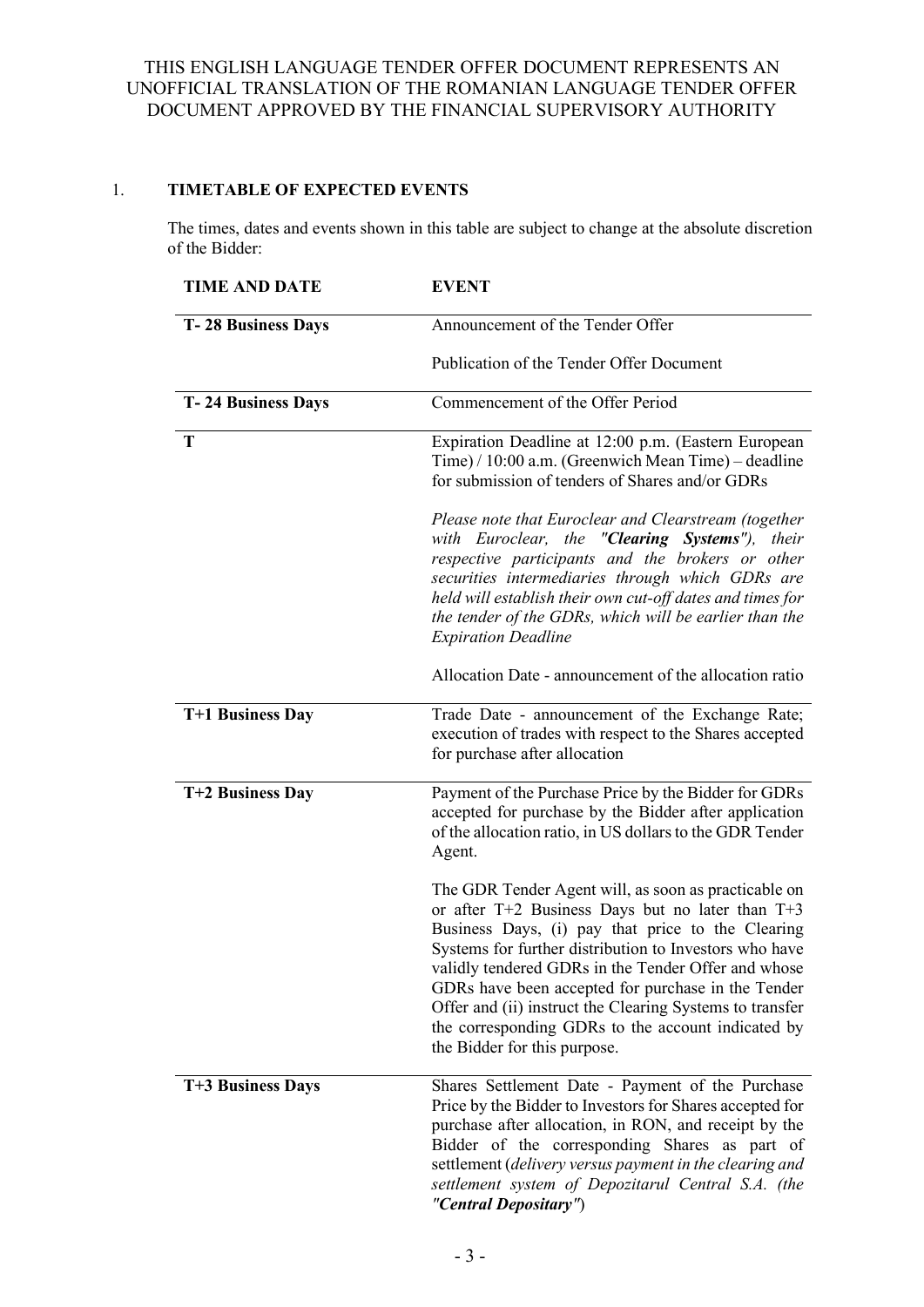Announcement of completion of the Tender Offer (*upon completion of settlement procedures in relation to trades with respect to Shares and GDRs accepted for purchase by the Bidder after allocation*)

### <span id="page-7-0"></span>2. **RISK FACTORS AND OTHER CONSIDERATIONS**

Before making a decision with respect to the Tender Offer, Investors should carefully consider, in addition to the other information contained in this Tender Offer Document, the following:

**Blocking of Securities**. When considering whether to tender Securities pursuant to the Tender Offer, Investors should take into account that restrictions on the transfer of Securities by Investors will apply from the time of such tender or submission. An Investor must, on tendering Shares in the Tender Offer, agree that the relevant Shares will be blocked in the relevant account at the Authorised Participant (as defined below) or the relevant custodian of the Investor (as the case may be) from the date the relevant tender of Shares is made until the Trade Date or until the Investor validly withdraws its tender, as applicable. An Investor must, on tendering GDRs in the Tender Offer, agree that the relevant GDRs will be blocked in the relevant account at the relevant Clearing System from the date the relevant tender of GDRs is made until the earlier of the time of completion of settlement of the Tender Offer and the date on which the Investor validly withdraws its tender, as applicable, it being understood, however, that the Clearing Systems may only permit Investors to withdraw their instructions to tender until the applicable Clearing System's own cut-off times.

**Responsibility for complying with the procedures of the Tender Offer**. Investors are responsible for complying with all the procedures for tendering Securities required pursuant to this Tender Offer. None of the Bidder, the Intermediary, the Agents, the GDR Tender Agent nor the GDR Depositary assumes any responsibility for informing Investors of irregularities with respect to any tender instruction made in connection with the Tender Offer.

**Compliance with offer restrictions**. Investors are referred to the offer restrictions and the acknowledgements, representations, warranties and undertakings which Investors will be deemed to make on tendering Securities in the Tender Offer. Non-compliance with these could result in, among other things, the unwinding of trades and/or civil or criminal liability.

**Taxation**. Investors should be aware that the sale of Securities and receipt of the Purchase Price pursuant to this Tender Offer may be subject to fiscal taxes, fees and commissions of the brokers, intermediaries, relevant market institutions involved and bank transfer fees. The Bidder is not responsible for withholding or payment of and will not withhold or pay any taxes or other governmental charges or fiscal duties in relation to the Purchase Price payable to Investors. The Bidder is neither responsible for the payment of any transaction fees and charges nor other charges and commissions payable by Investors who have sold Securities pursuant to the Tender Offer. Consequently, Investors should consult at their own expense their tax advisors with respect to those consequences in considering this Tender Offer.

**Other purchases of Securities**. Whether or not the purchase of any Securities pursuant to the Tender Offer is completed, the Bidder and its respective affiliates may, to the extent permitted by applicable law (including Rule 14e-5 under the Exchange Act), acquire (from time to time after the Tender Offer) securities in the Issuer, including through open market purchases, privately negotiated transactions, tender offers, exchange offers or otherwise. Such purchases may be on such terms and at such prices as the parties may determine, which may be more or less than the prices to be paid pursuant to the Tender Offer and could be for cash or other consideration or otherwise on terms more or less favourable than those contemplated by the Tender Offer.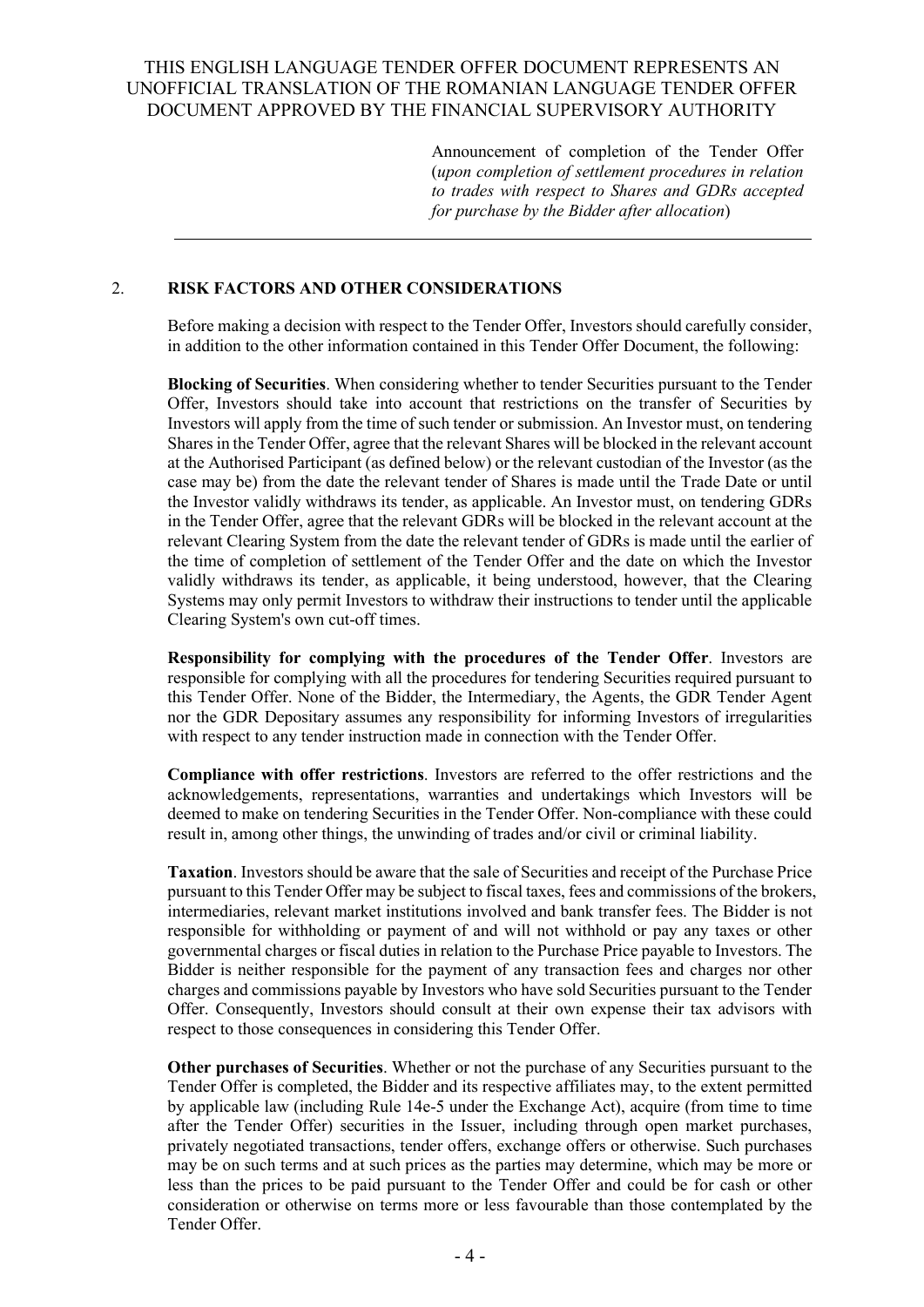**Proportionate interest of the Issuer's shareholders may increase following the Tender Offer.** Should the Issuer's shareholders at the time of the Tender Offer decide not to tender Securities held by them in the Tender Offer, while other Investors tender Shares or GDRs representing the Maximum Number of Shares, such shareholders' respective proportionate equity interest as a percentage of the Issuer's outstanding share capital will increase following the cancellation of the Securities acquired by the Bidder in the Tender Offer and the corresponding share capital decrease.

### **The Issuer will publish its preliminary financial results for the year ended 31 December 2019 and continue to publish monthly net asset value ("NAV") reports during the Offer Period.**

The Issuer is expected to publish financial data during the Offer Period. In particular, the Issuer expects to publish during such period:

- (a) its preliminary financial results for the year ended 31 December 2019. The preliminary financial results will be published on 28 February 2020;
- (b) its monthly NAV report for the end of January 2020. The NAV report for January 2020 will be published no later than 14 February 2020.

While as at the date of this Tender Offer Document the Bidder expects that such NAV report and the preliminary financial results for the year ended 31 December 2019 will reflect a situation broadly in line with the one shown in the NAV report for December 2019 published on 15 January 2020, there is no certainty whether this will be the case or whether the additional reports to be published during the Offer Period described above, will reflect such a situation. All financial information and NAV reports of the Issuer are publicly available and can be found on the Issuer's website [\(www.fondulproprietatea.ro\)](mailto:drglobaltransactions@bnymellon.com?domain=fondulproprietatea.ro).

### **The Issuer will convene its annual shareholders' meeting during the Offer Period.**

<span id="page-8-0"></span>The Issuer envisages, as per its financial calendar available on [https://www.fondulproprietatea.ro/home/investor-relations/financial-calendar.html,](https://www.fondulproprietatea.ro/home/investor-relations/financial-calendar.html) to hold its annual shareholders' meeting on 28 April 2020 ("**Annual GSM**"). The Annual GSM must be convened with at least 30 calendar days' notice and will decide, among other things, on the approval of the annual financial results for the period ended 31 December 2019. The summoning of the Annual GSM is envisaged to be made on or about 28 February 2020, therefore within the Offer Period. At the time of convening, the Issuer must also make available on its website, as part of the Annual GSM documentation, a copy of the relevant annual financial results which will be subject to shareholders' approval.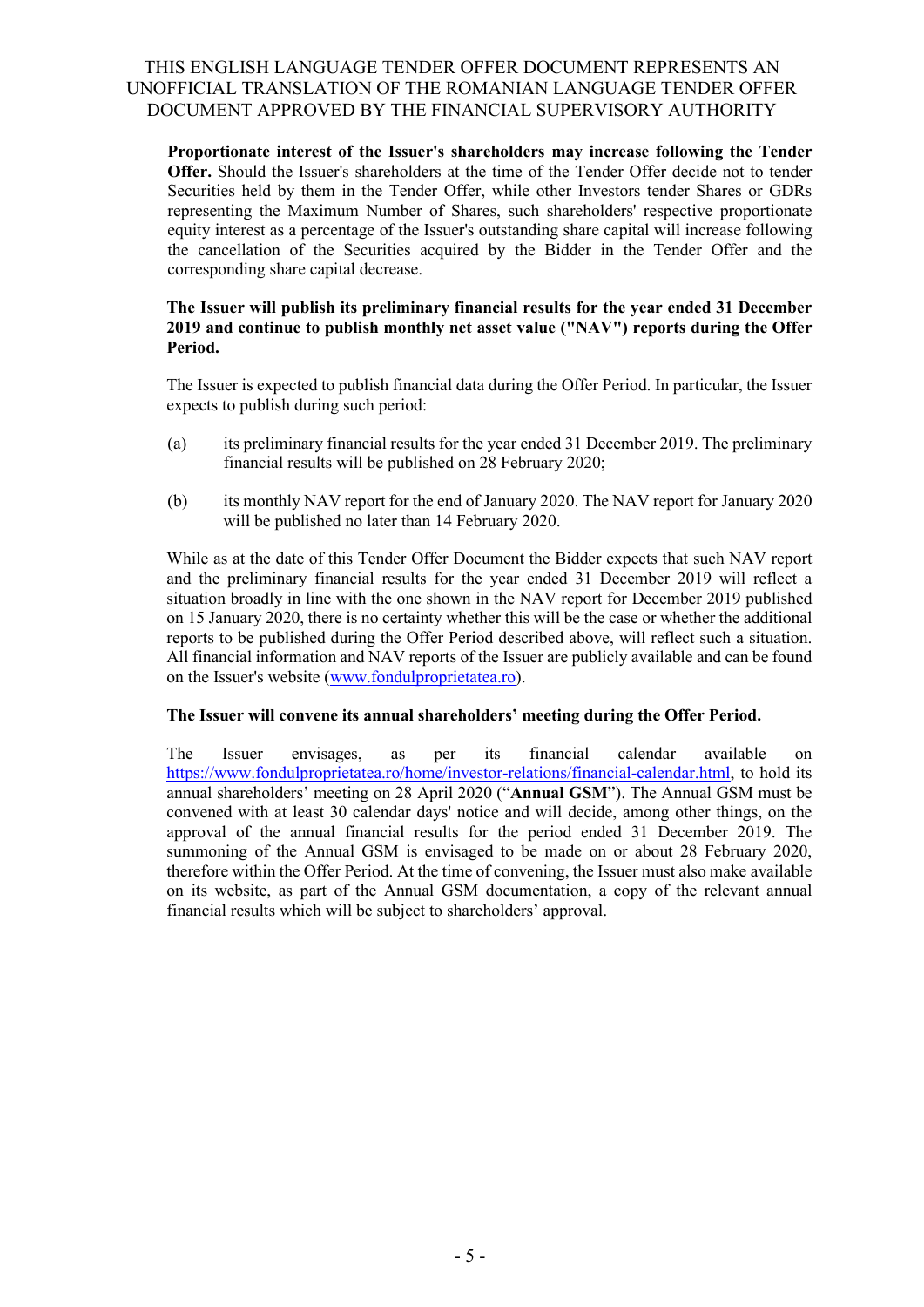## 3. **THE ISSUER**

The company whose Securities are being offered for repurchase under the Tender Offer is Fondul Proprietatea S.A., identified according to the following data:

| <b>Legal form:</b>                                   | Joint stock company, registered and operating under<br>Romanian law as an alternative investment fund (as<br>defined by Law no. 74/2015 regarding alternative<br>investment fund managers)                                                                                                                                                                                                                                                                                                                                                                                                                                                                                                                                                                                                                                                                                                                                                                                                                                                   |  |
|------------------------------------------------------|----------------------------------------------------------------------------------------------------------------------------------------------------------------------------------------------------------------------------------------------------------------------------------------------------------------------------------------------------------------------------------------------------------------------------------------------------------------------------------------------------------------------------------------------------------------------------------------------------------------------------------------------------------------------------------------------------------------------------------------------------------------------------------------------------------------------------------------------------------------------------------------------------------------------------------------------------------------------------------------------------------------------------------------------|--|
| <b>Registered office:</b>                            | 78-80 Buzesti Street (7 <sup>th</sup> floor), District 1, Postal<br>Code 011017, Bucharest, Romania                                                                                                                                                                                                                                                                                                                                                                                                                                                                                                                                                                                                                                                                                                                                                                                                                                                                                                                                          |  |
| <b>Fiscal code:</b>                                  | 18253260                                                                                                                                                                                                                                                                                                                                                                                                                                                                                                                                                                                                                                                                                                                                                                                                                                                                                                                                                                                                                                     |  |
| Registration number at the Trade<br><b>Registry:</b> | J40/21901/2005                                                                                                                                                                                                                                                                                                                                                                                                                                                                                                                                                                                                                                                                                                                                                                                                                                                                                                                                                                                                                               |  |
| Main business object:                                | NACE code $6430$ – mutual funds and other similar<br>financial entities                                                                                                                                                                                                                                                                                                                                                                                                                                                                                                                                                                                                                                                                                                                                                                                                                                                                                                                                                                      |  |
| Share capital:                                       | Current subscribed share capital (as registered<br>with the Trade Registry/Central Depositary): RON<br>3,959,264,762.44,<br>divided into<br>7,613,970,697<br>ordinary shares, issued in dematerialized form, with<br>each share having a nominal value of RON 0.52 and<br>granting equal rights to its owner.<br>Current paid up share capital (as registered with<br>the Trade Registry/Central Depositary): RON<br>3,770,082,340.44 divided<br>into<br>7,250,158,347<br>ordinary shares, issued in dematerialized form, with<br>each share having a nominal value of RON 0.52 and<br>granting equal rights to its owner.<br>The difference between subscribed and paid up share<br>capital (i.e., unpaid share capital) represents the<br>nominal value of certain contributions due to the<br>Issuer by the Romanian State represented by the<br>Ministry of Public Finance, as shareholder, to the<br>Issuer. The holders of unpaid shares are not entitled<br>to participate in the Tender Offer with respect to such<br>unpaid shares. |  |

According to the shareholders' structure issued by the Central Depositary for 6 January 2020, the share capital of the Issuer was held by legal entities, excluding the GDR Depositary (52.36 per cent) and by natural persons (20.95 per cent). Another 26.68 per cent of the Issuer's share capital was held in the form of GDRs through The Bank of New York Mellon, as GDR Depositary.

The Issuer was incorporated on 28 December 2005 as a joint stock company and was subsequently authorized by the National Securities Commission as a closed-end investment company. The Issuer is registered with the FSA under number PJR09SIIR/400006/18.08.2010. Following the implementation of Directive 2011/61/EU (the "**AIFM Directive**") on alternative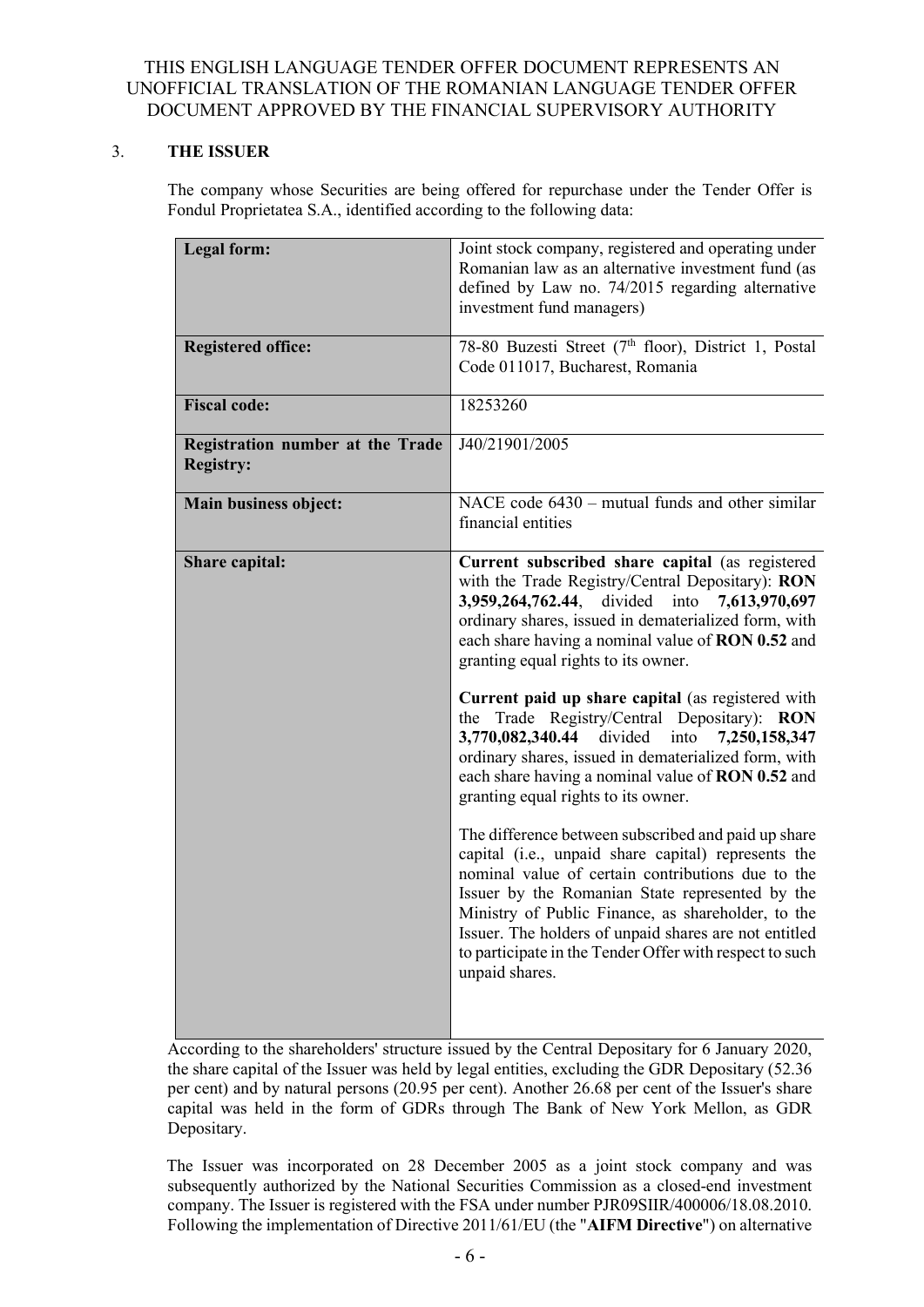investment fund managers into Romanian legislation through Law no. 74/2015, the Issuer qualifies as an alternative investment fund.

The business object of the Issuer is portfolio management. The Issuer's investment objective is the maximisation of returns to shareholders and the increase of the net asset value per share via investments mainly in Romanian equities and equity-linked securities.

In order to comply with Law no. 74/2015 implementing the AIFM Directive, on 29 October 2015, the general meeting of the Issuer's shareholders approved the appointment of Franklin Templeton International Services S.À R.L., a *société à responsabilité limitée*, qualified as an alternative investment fund manager under the laws of Luxembourg, as the alternative investment fund manager and as the sole director of the Issuer for a mandate of two years as of 1 April 2016. Franklin Templeton International Services S.À R.L.'s mandate was successively renewed with two year periods. The latest renewal was for a two year mandate starting with 1 April 2020, in accordance with the resolution of the ordinary general meeting of shareholders of the Issuers dated 28 June 2019.

The Issuer's contact details are the following:

| Address:   | 78-80 Buzesti Street (7th floor), District 1, |  |  |
|------------|-----------------------------------------------|--|--|
|            | Postal Code 011017, Bucharest, Romania.       |  |  |
| Web:       | www.fondulproprietatea.ro                     |  |  |
| E-mail:    | investor.relations@fondulproprietatea.ro      |  |  |
| Telephone: | $+40212009600$                                |  |  |
| Fax:       | $+40$ 21 200 9631/32                          |  |  |

The Shares are admitted to trading on the spot regulated market operated by the Bucharest Stock Exchange and the GDRs are admitted to trading on the SFS of the LSE.

The following chart shows the evolution of the price of the Shares, expressed in RON, during the last 12 months prior to, and including, 6 January 2020 (being the trading date immediately preceding the date of submission of this Tender Offer Document to the FSA):



*Source: BSE*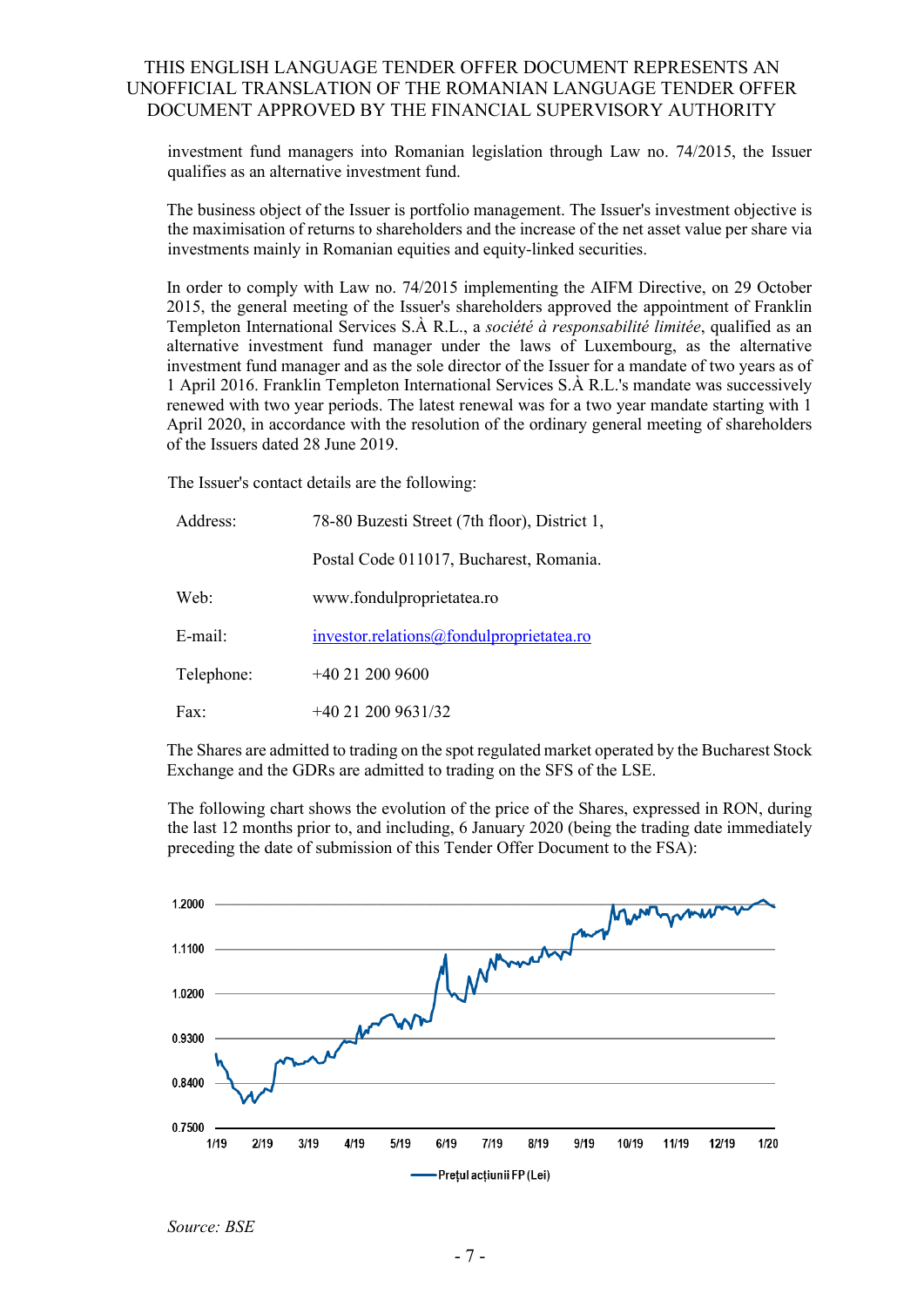The following chart shows the evolution of the price of the GDRs, expressed in USD, during the last 12 months prior to, and including, 6 January 2020 (being the trading date immediately preceding the date of submission of this Tender Offer Document to the FSA):



### *Source: LSE*

The closing price of the Shares and GDRs on 6 January 2020 (being the trading date immediately preceding the date of submission of this Tender Offer Document to the FSA) was RON 1.1950 per Share and USD 13.90 per GDR, respectively.

### <span id="page-11-0"></span>4. **THE BIDDER**

Please refer to Section 3 ("*The Issuer*") above.

### <span id="page-11-1"></span>5. **PERSONS ACTING IN CONCERT WITH THE BIDDER**

The Bidder is not aware of the existence of any persons acting in concert with it in relation to the Issuer. "Persons acting in concert" has the meaning ascribed under the Capital Markets Law.

### <span id="page-11-2"></span>6. **NUMBER OF THE ISSUER'S SHARES HELD BY THE BIDDER (IN THE FORM OF SHARES OR GDRS)**

According to the statements of account issued by the Central Depositary and by BRD Groupe Société Générale (the Bidder's custodian), as at 6 January 2020, the Bidder holds 403,812,443 Shares (all in the form of Shares).

### <span id="page-11-3"></span>7. **NUMBER AND CLASS OF SECURITIES SUBJECT TO THE TENDER OFFER**

The Bidder intends to acquire through the Tender Offer up to 200,000,000 fully paid Shares in the form of Shares and/or GDRs (which, for the avoidance of any doubt, do not include Shares or GDRs already owned by the Bidder on the date of this Tender Offer Document) (the "**Maximum Number of Shares**").

If an Investor is a holder of both Shares and GDRs, the Investor may (but is not obligated to) tender all of its Securities, or any portion or combination of Securities, using the appropriate procedures described below for each type of Security (please refer to Section 12 "*Participation in the Tender Offer*"). Alternatively, an Investor may choose to tender none of its Securities (in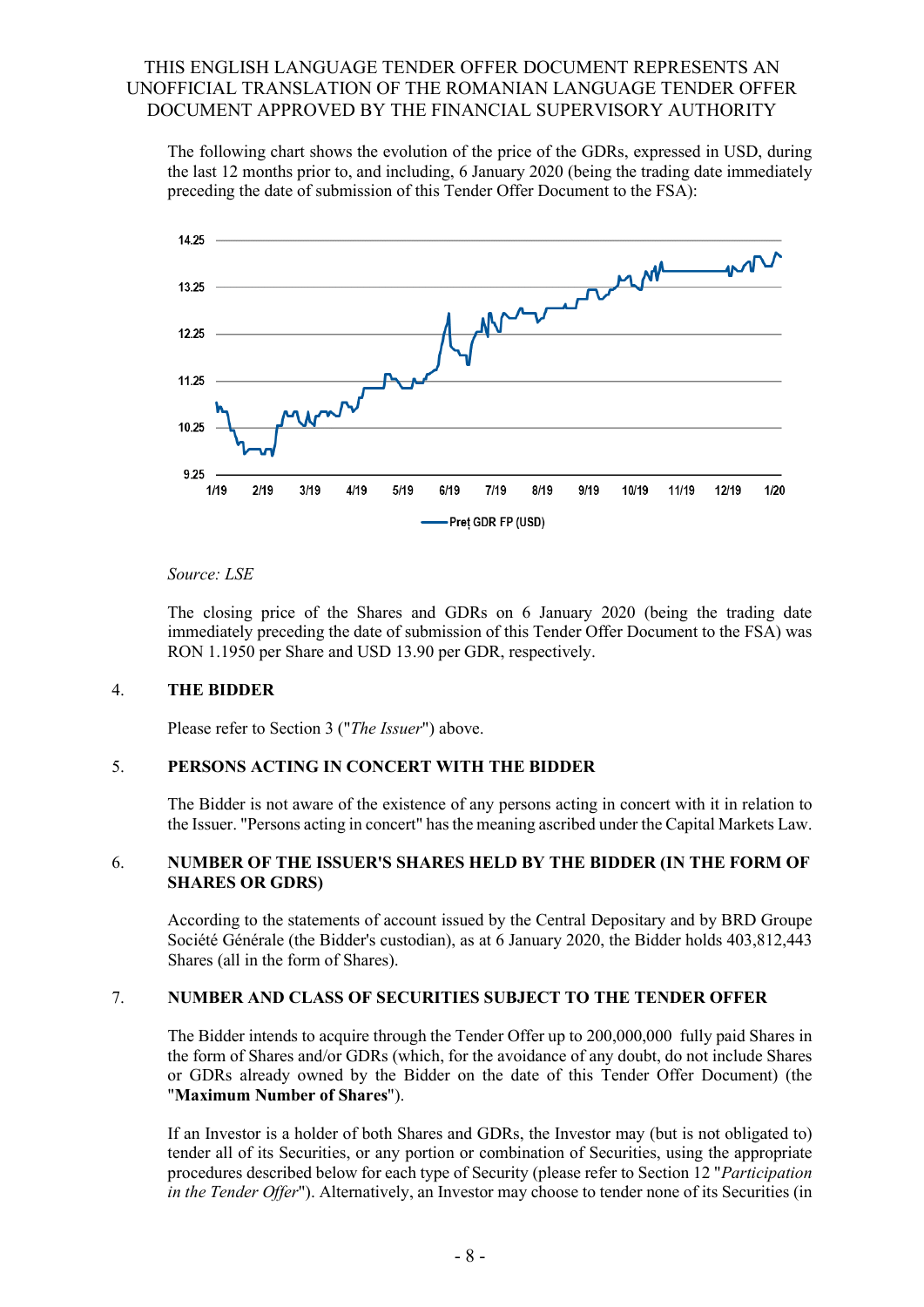which case no action on such Investor's part is required), or tender only one type of security (Shares or GDRs) even if the Investor holds both types of Securities.

| <b>Securities</b><br>types | <b>Identification</b><br><b>Codes/Numbers</b>                                                                           | <b>Listing Venue</b>                                                                                               | Number of fully paid up<br><b>Securities</b> |
|----------------------------|-------------------------------------------------------------------------------------------------------------------------|--------------------------------------------------------------------------------------------------------------------|----------------------------------------------|
| <b>Shares</b>              | ISIN:<br>ROFPTAACNOR5<br>Trading symbol: FP                                                                             | <b>Bucharest</b><br>Stock<br>Exchange                                                                              | 7,250,158,347*                               |
| <b>GDRs</b>                | Code:<br>Common<br>121643294<br>ISIN: US34460G1067<br><b>CUSIP: 34460G 106</b><br>SEDOL: BWV69Y7<br>Trading symbol: FP. | Specialist<br>Fund<br>Segment of the main<br>market for listed<br>securities of the<br>London<br>Stock<br>Exchange | 40,630,562                                   |

The following table provides information with respect to the Securities as at 6 January 2020:

\* Including Shares represented by GDRs.

### <span id="page-12-0"></span>8. **PURPOSE OF THIS TENDER OFFER**

This Tender Offer is part of the buy-back programme authorized by the resolution of the extraordinary general meeting of shareholders of the Bidder no. 5 held on 15 November 2019 the purpose of which is the decrease of the Bidder's share capital. The buy-back programme has been authorised for a period starting with 1 January 2020 until 31 December 2020.

After the closing of the Tender Offer, the Bidder intends to cancel the GDRs purchased in the Tender Offer in exchange for the underlying Shares and subsequently, subject to approval of the shareholders, cancel all the purchased Shares (whether initially purchased in the form of Shares or GDRs) and decrease its share capital by the corresponding nominal value, at the time of cancellation, of such cancelled Shares.

### <span id="page-12-1"></span>9. **PURCHASE PRICE UNDER THE TENDER OFFER**

### 9.1 **The Purchase Price**

The price per Share to be paid by the Bidder within the Tender Offer is RON 1.39 per Share and the USD equivalent of RON 69.5 per GDR, as applicable (the "**Purchase Price**"). The Purchase Price for the Shares will be paid in RON. The Purchase Price for the GDRs will be paid in US dollars at the Exchange Rate. No assurance can be given as to the National Bank of Romania US Dollar/RON exchange rate that will be published on the Trade Date.

### 9.2 **The method of determining the Purchase Price**

The Purchase Price in RON was established according to the Capital Markets Law and Regulation no. 5/2018. According to the provisions of Regulation no. 5/2018, the price in a tender offer of shares should be equal to at least the higher of: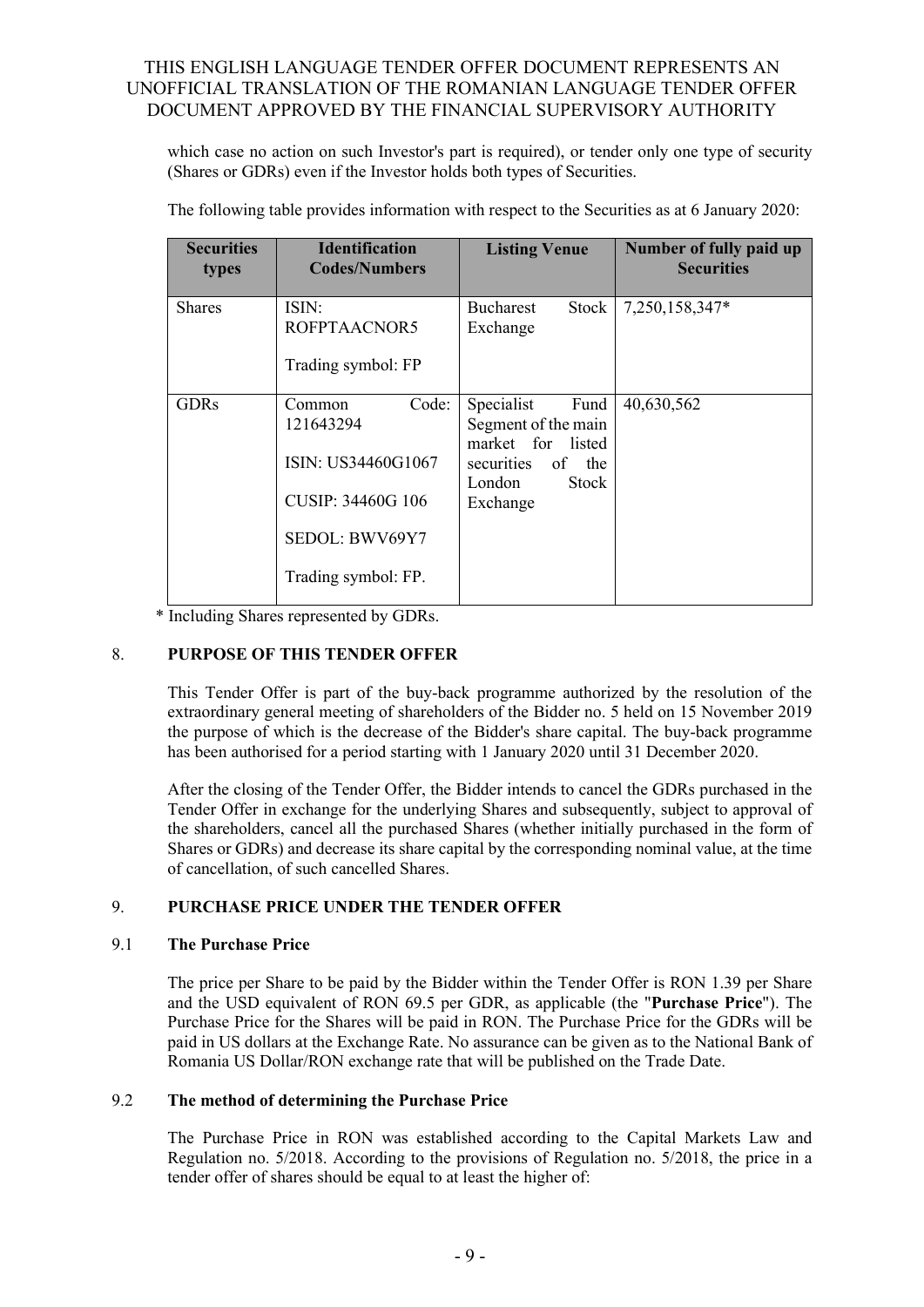- (a) the highest price paid by the relevant bidder and the persons acting in concert therewith for shares during a period of 12 months preceding the date of submission to the FSA of the relevant tender offer document. In this Tender Offer, the highest price paid by the Bidder for Shares during the 12 month period ending on 6 January 2020 (the "**Relevant Period**") is RON 1.21 per Share; and
- (b) the volume weighted average price for shares, for a period of 12 months preceding the date of the submission to the FSA of the relevant tender offer document. In this Tender Offer, the volume weighted average price per Share for the Relevant Period is 1.0518 RON per Share.

The highest price paid by the Bidder for GDRs during the Relevant Period is USD 14.1493 per GDR (the "**Highest Price per GDR**"), while the volume weighted average price per GDR for the same period is USD 11.9703 per GDR. The Bidder paid the Highest Price per GDR on the trade dates of 20 August 2019. The National Bank of Romania's RON/USD exchange rates valid for the aforementioned trade date were of 4.2758 RON/USD. Thus, the highest RON equivalent of the Highest Price per GDR is of RON 60.50 per GDR and of RON 1.21 per Share (by accounting for the GDR/Share ratio of 1/50).

### 9.3 **Offer Value**

The total Purchase Price payable under the Tender Offer (the "**Offer Value**") will be equal to the number of purchased Shares (in the form of Shares or GDRs) in the Tender Offer multiplied by the applicable Purchase Price in RON.

The Bidder may, at its sole discretion increase the Purchase Price during the Tender Offer according to the procedure described in Section 11 "*Amendment of the Tender Offer*" of this Tender Offer Document. In this situation, any Investors who have validly accepted the Tender Offer before the amendment of the Purchase Price will receive the increased Purchase Price.

### <span id="page-13-0"></span>10. **TENDER OFFER PERIOD**

This Tender Offer will be open for a period of twenty-five (25) Business Days. The Tender Offer will commence on 29.01.2020 and will expire on the Expiration Deadline, which is at 12:00 p.m. (Eastern European Time) / 10:00 a.m. Greenwich Mean Time on 04.03.2020 (the "**Offer Period**").

"**Business Day**" means a day on which banks are open for business in Romania, the UK and the US. For the avoidance of any doubt, 17 February 2020 is not a Business Day and, as a consequence, no tender of Securities will be accepted on this day.

The Clearing Systems, their respective participants and the brokers or other securities intermediaries through which GDR holders hold their GDRs will establish their own cut-off dates and times for the tender and/or revocation of the GDRs, which will be earlier than the Expiration Deadline.

<span id="page-13-1"></span>The Offer Period may be extended by the Bidder according to the procedure described in Section 11 "*Amendment of the Tender Offer"* of this Tender Offer Document. Throughout its duration, the Tender Offer is irrevocable, and may not be terminated by the Bidder. On the Expiration Deadline, the Tender Offer will become obsolete.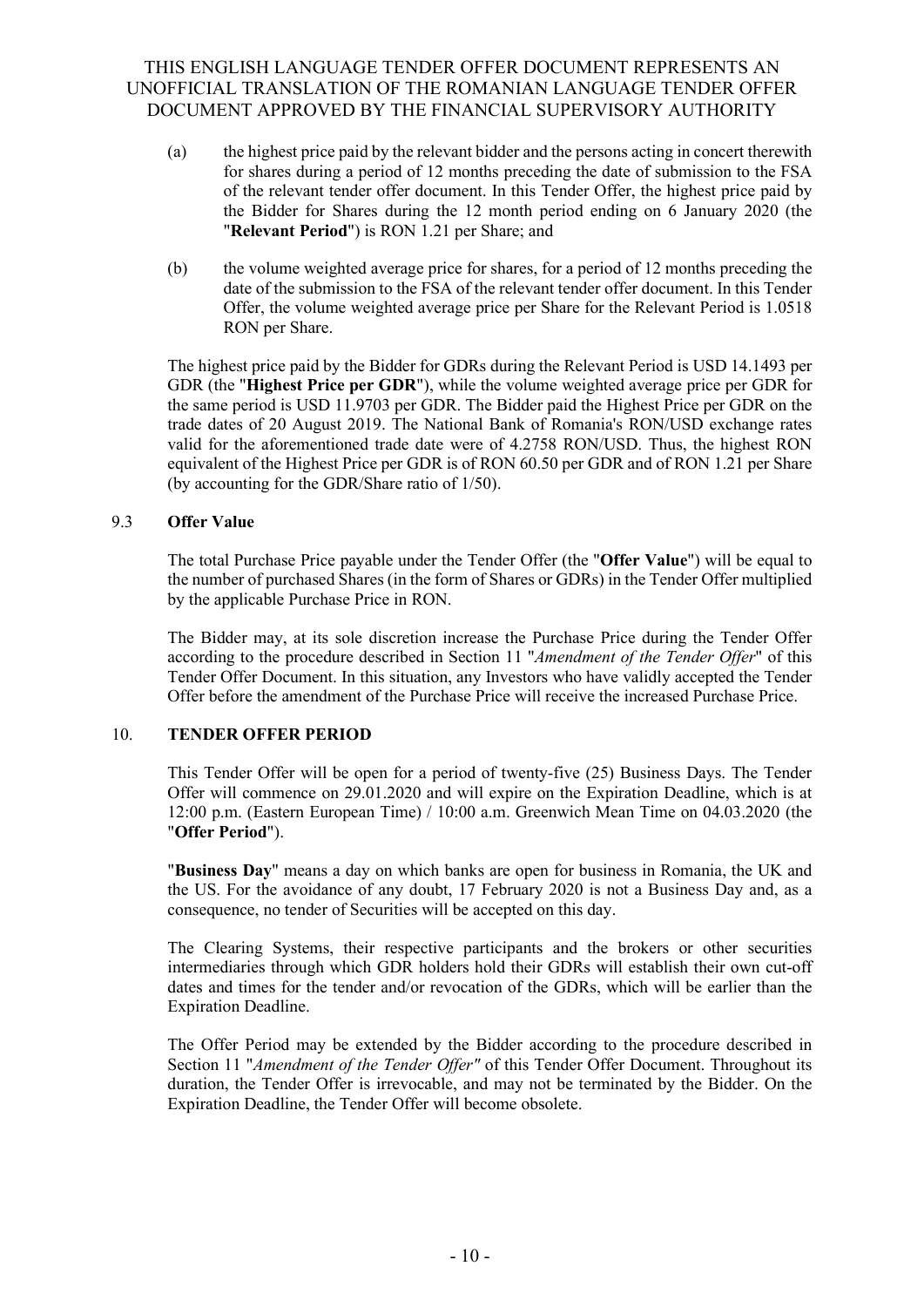### 11. **AMENDMENT OF THE TENDER OFFER**

During the Offer Period, the Bidder may amend the initial terms and conditions of the Tender Offer, provided that:

- (a) the FSA approves the amendment to the Tender Offer Document;
- (b) the amendment terms do not lead to less favourable conditions for Investors; and
- (c) the amendment shall be made available to Investors through publication of an announcement under the same procedure as that used for the publication of the Tender Offer Document.

Any request to amend the Tender Offer Document must be submitted to the FSA for approval not later than three (3) Business Days prior to the Expiration Deadline.

Any amendment to the Tender Offer Document once approved by the FSA is valid from the date of its publication.

In the event of an increase in the Purchase Price, all Investors who have agreed to tender their Securities to the Bidder pursuant to the terms of the Tender Offer shall receive the increased Purchase Price in respect of all Securities actually purchased by the Bidder.

The Bidder reserves the right, at any time or from time to time, to postpone the Expiration Deadline (as a result of an amendment to the Tender Offer Document or otherwise) to a later date and time as announced by the Bidder, subject to applicable law (including Rule 14e-l under the Exchange Act) and, in any case, without extending the Offer Period beyond 50 Business Days. During any postponement of the Expiration Deadline (as a result of an amendment to the Tender Offer Document or otherwise), all Securities previously tendered in the Tender Offer will remain subject to the Tender Offer and may, subject to the terms and conditions to the consummation of the Tender Offer, be accepted for purchase by the Bidder. If the Bidder postpones the Expiration Deadline (as a result of an amendment to the Tender Offer Document or otherwise), the Bidder will provide written notice of such change to the GDR Tender Agent and will disseminate a supplement to this Tender Offer Document or issue a press release, as necessary.

### <span id="page-14-0"></span>12. **PARTICIPATION IN THE TENDER OFFER**

### 12.1 **General**

Investors who desire to tender all or any portion of their Securities pursuant to this Tender Offer must follow the procedures set forth in this Section.

Section 13(e) of the Exchange Act and Rule 14e-4 promulgated thereunder make it unlawful for any person acting alone or in concert with others, directly or indirectly, to tender securities for such person's own account unless at the time of tender and at the Expiration Deadline such person has a "net long position" in a number of securities that is equal to or greater than the amount tendered and will deliver or cause to be delivered such securities for the purpose of tendering to the Bidder within the period specified in this Tender Offer. Rule 14e-4 also provides a similar restriction applicable to the tender or guarantee of a tender on behalf of another person. A tender of securities made pursuant to any method of delivery set forth in this Tender Offer will constitute the tendering Investor's acceptance of the terms and conditions of this Tender Offer, as well as the tendering Investor's representation and warranty to the Bidder that (i) such Investor has a "net long position" in a number of securities at least equal to the securities being tendered within the meaning of Rule 14e-4, and (ii) such tender of securities complies with Rule 14e-4. The Bidder's acceptance for purchase of Shares and GDRs tendered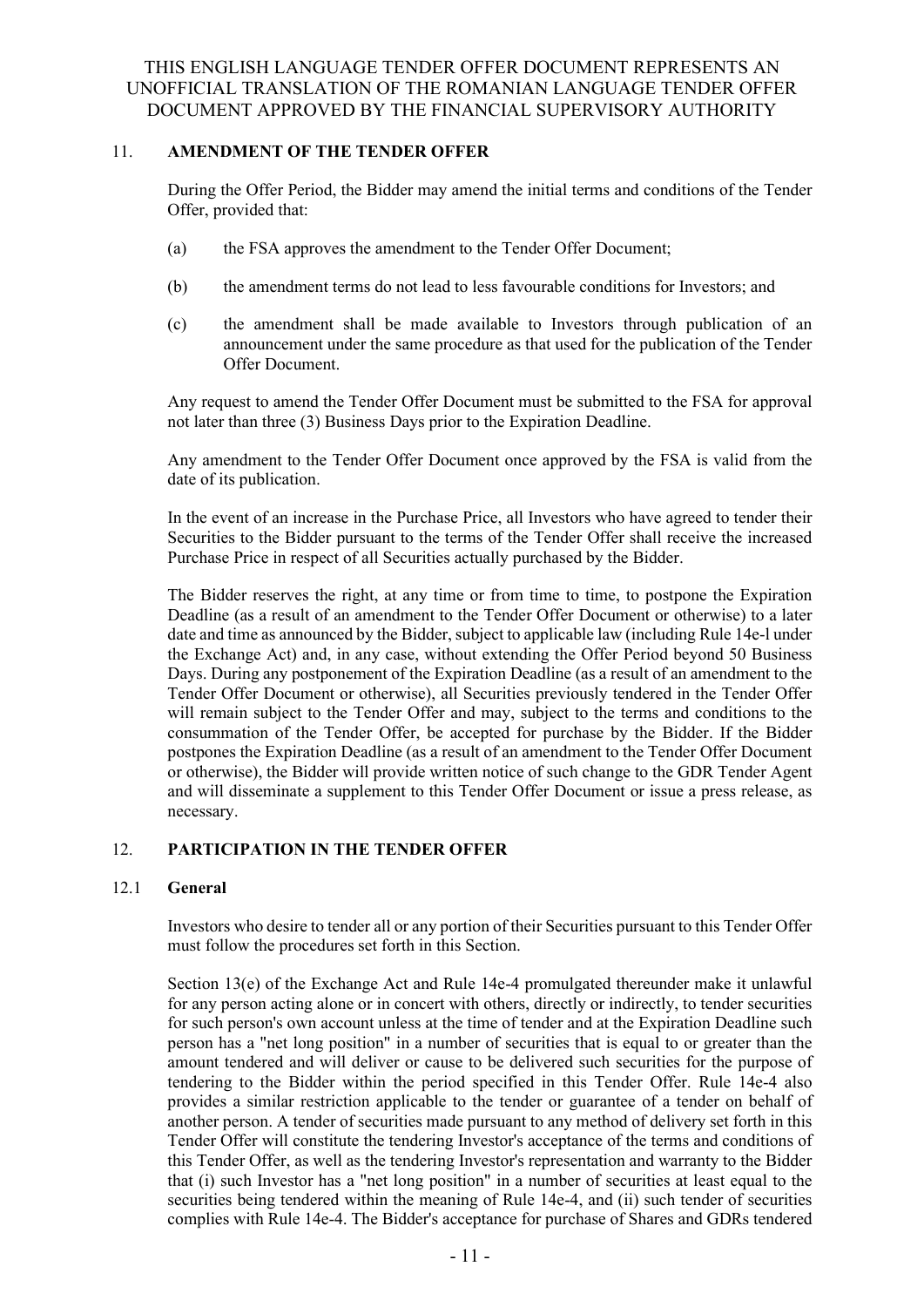pursuant to this Tender Offer will constitute a binding agreement between the tendering Investor and the Bidder upon the terms and subject to the conditions of this Tender Offer and, including the participating Investor's representation that the Investor has a net long position in the Shares or GDRs, as the case may be, being tendered for purchase within the meaning of Rule 14e-4 and that the request to tender such Shares or GDRs, as the case may be, complies with Rule 14e-4.

### 12.2 **Participation of Investors tendering Shares**

The Tender Offer for Shares shall be carried out exclusively through the trading systems operated by the BSE.

Investors may tender their Shares (i) through the Intermediary, during its regular business hours of each Business Day within the Offer Period, from Monday to Friday, at its headquarters at Blvd. Dacia no. 20, 1st District, Romana Offices, 4th floor, Bucharest, Romania; and (ii) at the registered office of any Eligible Participant, during the regular business hours of the respective Eligible Participant on each Business Day within the Offer Period, from Monday to Friday.

For the purposes of this Tender Offer Document:

"**Eligible Participants**" means any intermediaries (other than the Intermediary), which are investment firms or credit institutions qualified as participants to the trading system of the BSE, and which (a) have signed and submitted to the Intermediary an irrevocable and unconditional undertaking (the "**Engagement Letter**") to observe the terms and conditions of the Tender Offer and applicable laws, via email at  $info@swisscapital-ro$  and in original at the Intermediary's headquarter and (b) have been granted access to the market segment of the BSE used for the Tender Offer.

Investors may tender their Shares in the Tender Offer in accordance with the terms of this Tender Offer Document by filling in and signing the share purchase agreement (the "**Acceptance Form**") made available to interested Investors by the Intermediary or any Eligible Participant (the Intermediary together with the Eligible Participant, the "**Authorised Participants**") at their respective registered offices and by delivering before the Expiration Deadline, all necessary documents, at the respective registered offices.

Signed and completed Acceptance Forms may be submitted with any Authorised Participant only prior to the Expiration Deadline.

Each Investor tendering Shares in the Tender Offer may only tender such number of Shares in respect of which it is a registered owner on the date of submission of the Acceptance Form to any Authorised Participant in the Tender Offer. Each Authorised Participant undertakes to verify, upon receiving each Acceptance Form, with the accompanying documents that the number of Shares proposed to be tendered by each Investor as set out in the Acceptance Form does not exceed the number of Shares held at that time by the respective Investor, which are registered in an account opened with the respective Authorised Participant or with the relevant custodian of the Investor (as the case may be). Each Authorised Participant may only validate the tenders made by an Investor and place the corresponding sell order into the trading system of the BSE after it has performed the above described verifying process. Each Authorised Participant is liable for any loss or damages caused to the Bidder or any third parties, directly or indirectly, by the failure to comply with the above described process in respect of the tenders validly submitted to such Authorised Participant.

If an Investor has concluded a valid brokerage contract with an Authorised Participant, such Investor may send to the respective Authorised Participant a standard sale order in respect of the Shares proposed to be sold in the Tender Offer, without being required to submit any other additional documentation except for the evidence of ownership of the Shares in the form of a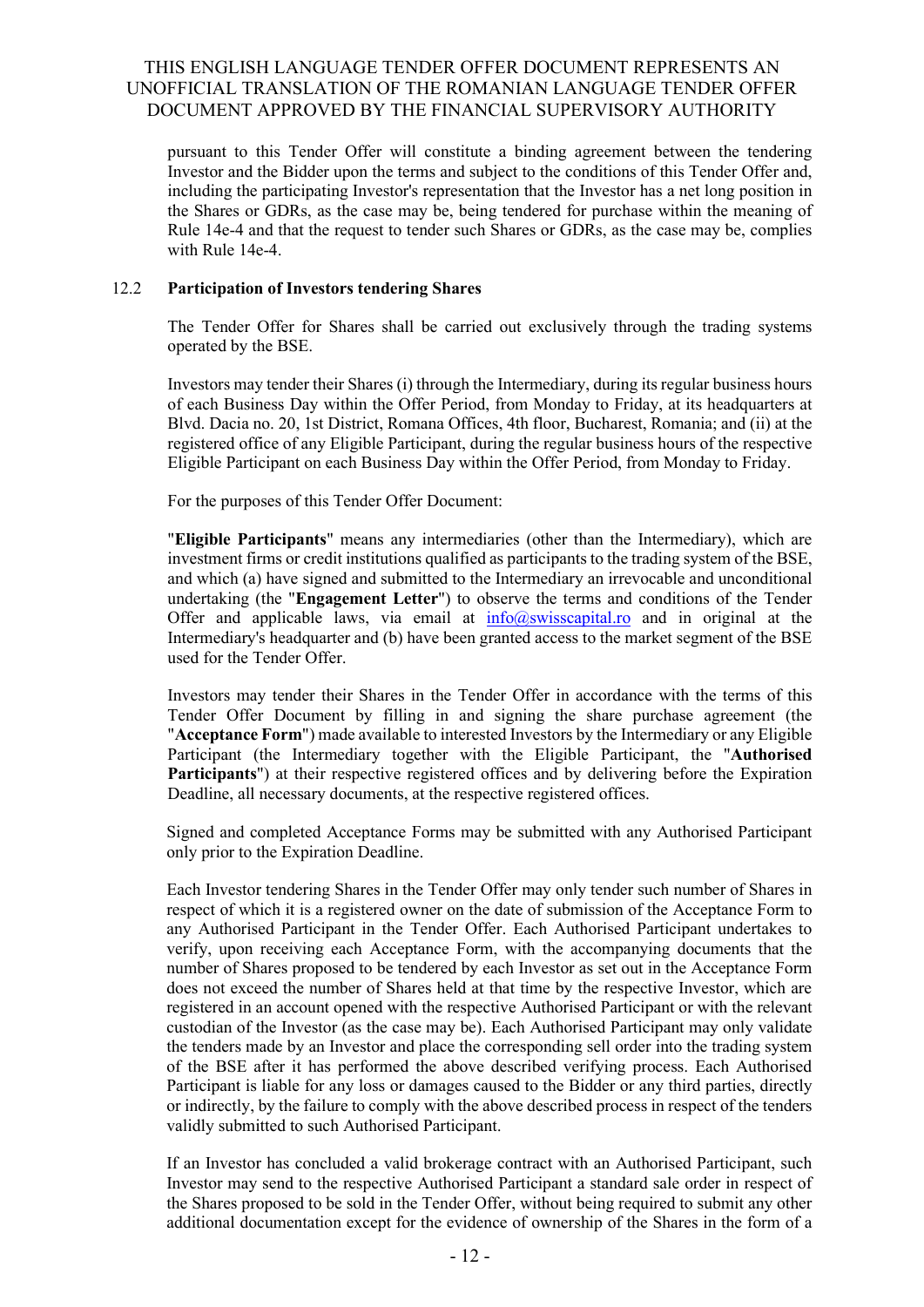statement of account issued by its custodian. In such case, the relevant Authorised Participant will fill in the Acceptance Form on behalf of the respective Investor.

If an Investor has not concluded a valid brokerage contract with an Authorised Participant, the Acceptance Form must be accompanied by any other documents requested by the Authorised Participant for the purpose of carrying out its duty to comply with "know your client" rules, based on applicable regulation and its internal policies and requirements for client identification.

Documents in a language other than Romanian or English, submitted by an Investor must be accompanied by a translation thereof into Romanian or English.

If (a) an Acceptance Form contains factual or legal errors or is not accompanied by the required documentation and/or (b) any Shares intended to be sold in the Tender Offer by an Investor (i) are restricted in any way from transfer and such restriction is registered with the Central Depositary, the Authorised Participant or the relevant custodian of the Investor (as the case may be) and/or (ii) are expressed to be subject to any options or other rights in favour of a third party and/or (iii) are not held in an account of the Investor and/or (iv) the number of Shares indicated in the Acceptance Form exceeds the number of Shares actually held by the Investor, the relevant Acceptance Forms shall be deemed null and void for the entire number of shares mentioned in it and shall not be validated by the Authorised Participant.

Immediately after the validation of an Acceptance Form from an Investor, the relevant Authorised Participant will block the Shares tendered by that Investor. Each Authorised Participant is required to take all the necessary measures to ensure an effective blocking of the tendered Shares into the relevant accounts opened by the Investor with the respective Authorised Participant. If the Investor holds the Shares, which are tendered, through a custodian, the Investor shall instruct its custodian to block the tendered Shares until the Trade Date (as defined below). Each custodian of the Investors tendering Shares in the Tender Offer is required to take all necessary measures to ensure an effective blocking of the tendered Shares into the relevant accounts opened by the Investor with the respective custodian. The Authorised Participant can request a confirmation from the custodian that the Shares have been blocked as per the Investor instruction. Consequently, such Investor will not be able to transfer, dispose of, or otherwise deal in, the Shares that have been tendered, except where it has validly submitted a tender withdrawal request (a "**Revocation Form**") (see Section 12.4 "*Withdrawal of tenders*").

Any tendered Shares that are not withdrawn and that are not accepted for purchase under the Tender Offer as a result of the pro-rata allocation will be unblocked by the Authorised Participant/custodian after acceptance of the tendered Shares on the Allocation Date (as defined below).

All tendered Shares that are not withdrawn and that are accepted in the Tender Offer shall be unblocked on the Allocation Date for transfer immediately prior to and for the purpose of the registration of the trades in the trading system of the BSE.

Each Authorised Participant must inform Investors tendering their Shares through such Authorised Participant of the terms and conditions of the Tender Offer and each of them is exclusively liable for carrying out the trades in connection with this Tender Offer in compliance with this Tender Offer Document and the FSA regulations. For the avoidance of doubt, the Authorised Participants are liable also for the completion of the settlement of the trades carried out pursuant to the orders collected, validated and registered by such Authorised Parties in the BSE systems and corresponding payments to Investors.

By tendering their Shares through an Authorised Participant, each Investor tendering Shares will be deemed to represent, warrant and agree as follows: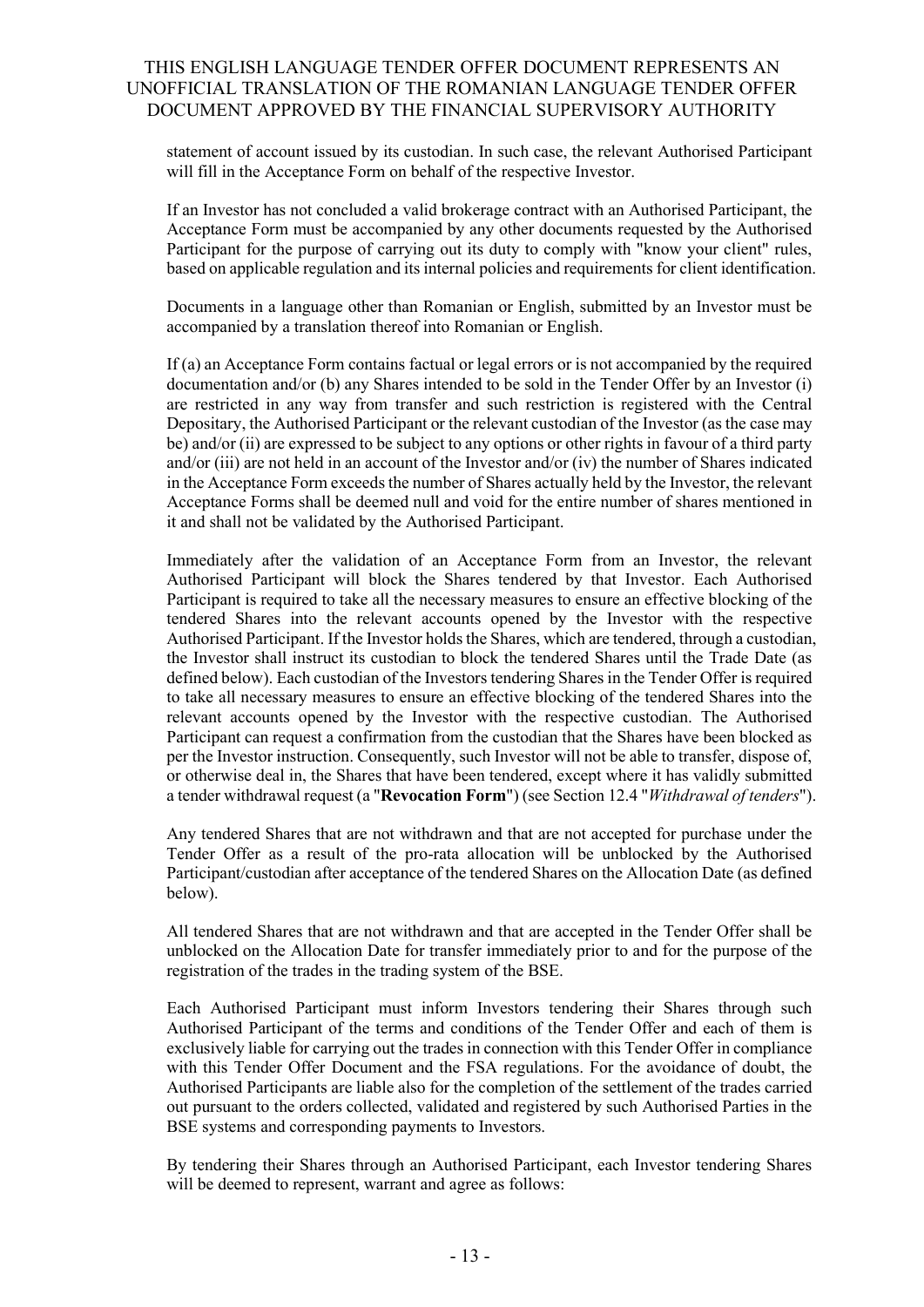- (a) It understands and agrees that tenders of Shares pursuant to the procedures described in this Tender Offer Document and acceptance of such Shares for purchase by the Bidder will constitute a binding agreement between the Investor tendering Shares and the Bidder, upon the terms and subject to the conditions of this Tender Offer.
- (b) It represents and warrants that it has full power and authority to tender, sell, assign and transfer the Shares tendered hereby and all distributions relating thereto and that when such tendered Shares are accepted for purchase and payment by the Bidder, the Bidder will acquire good, marketable and unencumbered title thereto and to all distributions, free and clear of all liens, charges, claims, interests, rights of third parties, encumbrances and restrictions of any kind and not subject to any adverse claim or right, and together with all rights attached thereto.
- (c) It represents and warrants that it has read this Tender Offer Document and the related materials and agrees to all of the terms of this Tender Offer. All authority conferred or agreed to be conferred shall not be affected by, and shall survive, the death or incapacity of the Investor, and any obligation of the Investor hereunder shall be binding upon the heirs, executors, administrators, trustees in bankruptcy, personal and legal representatives, successors and assigns of the Investor.
- (d) It understands that the Bidder will pay the Purchase Price for each of the Shares accepted for purchase upon the terms and subject to the conditions set forth in this Tender Offer Document.
- (e) It recognizes that under certain circumstances set forth in this Tender Offer Document, the Bidder may amend this Tender Offer.
- (f) It represents, warrants and undertakes that it has observed the laws of all relevant jurisdictions, obtained all requisite governmental, exchange control or other required consents, complied with all requisite formalities in connection with any tender of any Shares, in any jurisdiction and that it has not taken or omitted to take any action in breach of the terms of this Tender Offer Document or the related materials or which will or may result in the Bidder or any other person acting in breach of the legal or regulatory requirements of any such jurisdiction in connection with this Tender Offer or tender of Shares in connection therewith.
- $(g)$  It is not a person to whom it is unlawful to make an invitation pursuant to the Tender Offer under applicable securities laws and it has complied with all laws and regulations applicable to it for the purposes of its participation in the Tender Offer.
- (h) It confirms and agrees that it will indemnify and hold harmless the Bidder, the GDR Tender Agent, the Agents, the Intermediary, the GDR Depositary and each of their affiliates, employees, directors and officers and each person, if any, who controls the Bidder, the GDR Tender Agent, the Agents, the Intermediary and the GDR Depositary within the meaning of Section 15 of the U.S. Securities Act of 1933, as amended, or Section 20 of the Exchange Act, from and against any and all losses, claims, damages and liabilities (including, without limitation, legal fees and other expenses incurred by any of them in connection with any suit, action or proceeding or any claim asserted, as such fees and expenses are incurred), arising out of or, in connection with any breach by the Investor of any of the representations, warranties and agreements hereunder.
- (i) If the Investor is in the United Kingdom, it is (i) a person having professional experience in matters relating to investments falling within Article 19(5) of the Financial Services and Markets Act 2000 (Financial Promotion) Order 2005, as amended (the "**Order**"), (ii) a high net worth entity falling within Article 49(2)(a) to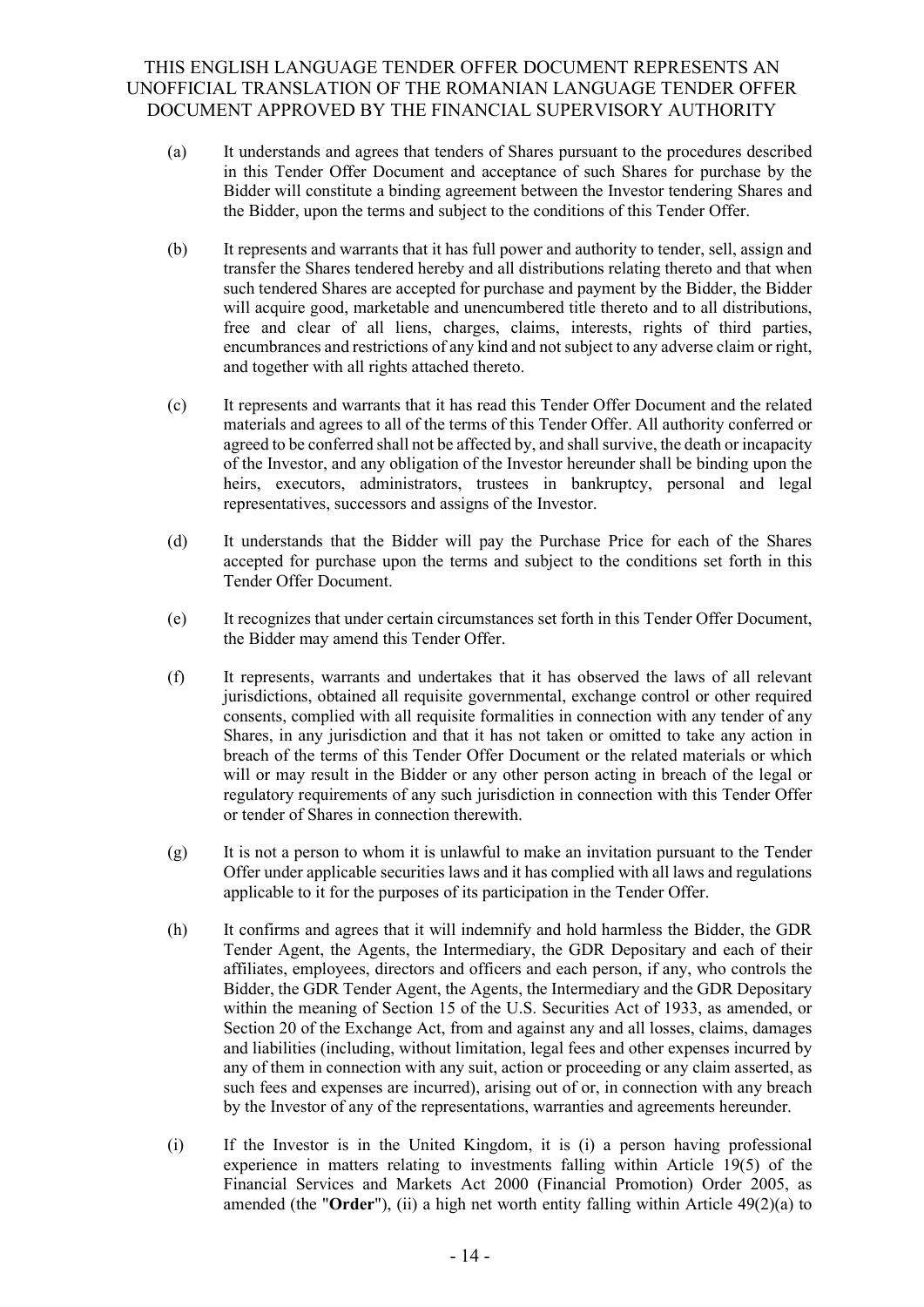(d) of the Order, or (iii) otherwise a person to whom the Tender Offer may otherwise lawfully be communicated.

(j) It represents, warrants and confirms that: (a) it is not a Sanctioned Person (as defined below) (other than solely by virtue of its or its controlling persons' inclusion in: (1) the most current "**Sectoral Sanctions Identifications**" list (which as of the date hereof can be found at: [http://www.treasury.gov/resource-center/sanctions/SDN-](http://www.treasury.gov/resource-center/sanctions/SDN-List/Pages/ssi_list.aspx)[List/Pages/ssi\\_list.aspx](http://www.treasury.gov/resource-center/sanctions/SDN-List/Pages/ssi_list.aspx) (the "**SSI List**"), (2) Annexes III, IV, V and VI of Council Regulation No.833/2014, as amended by Council Regulation No. 960/2014 (the "**EU Annexes**"), or (3) any other list maintained by a Sanctions Authority, with similar effect to the SSI List or the EU Annexes); (b) it is not acting on behalf, or for the benefit, of a Sanctioned Person; and (c) it will not use, directly or indirectly, the proceeds received by it from the sale of its securities pursuant to this Tender Offer for the purpose of financing or making funds available directly or indirectly to or for the benefit of any Sanctioned Person, to the extent such financing or provision of funds would be prohibited by Sanctions.

For the purposes of this Tender Offer Document:

- (i) a "**Sanctioned Person**" means any person: (a) that is or (to the extent ownership or control subjects it to the relevant sanctions under applicable law or regulatory guidance) is owned or controlled by a person that is described or designated in (1) the most current "Specially Designated Nationals and Blocked Persons" list (which as of the date hereof can be found at: https://www.treasury.gov/ofac/downloads/sdnlist.pdf) or (2) the most current "Consolidated list of persons, groups and entities subject to EU financial sanctions" (which as of the date hereof can be found at: http://eeas.europa.eu/cfsp/sanctions/consol-list/index\_en.htm); or (b) that is otherwise the subject of any Sanctions;
- (ii) "**Sanctions**" means any economic, financial or trade sanctions, laws, regulations, or restrictive measures (including, for the avoidance of doubt, any sanctions or measures relating to any particular embargo or asset freezing) enacted, administered, imposed or enforced from time to time by the US, including the OFAC Regulations, the United Nations, the European Union, each Member State of the European Union, Switzerland, the United Kingdom or the competent governmental agencies or official institutions of any of these countries and organizations, each as amended, supplemented or substituted from time to time; and
- (iii) a "**Sanctions Authority**" means (a) the Security Council of the United Nations; and (b) the respective governmental institutions and agencies of the US, the United Kingdom, the European Union or a Member State of the European Union including, without limitation, the Office of Foreign Assets Control of the US Department of the Treasury, the United States Department of State, the United States Department of Commerce and Her Majesty's Treasury, or (c) any other equivalent governmental or regulatory authority, institution or agency which administers economic, financial or trade sanctions.
- (k) It acknowledges that the GDR Tender Agent, the Intermediary, the Agents and the GDR Depositary make no representation as to the truth or accuracy of any information available with respect to the Issuer, in the public domain, in this Tender Offer Document or otherwise, or to the sufficiency of any such information, to enable it to determine whether to tender or refrain from tendering its Shares pursuant to this Tender Offer.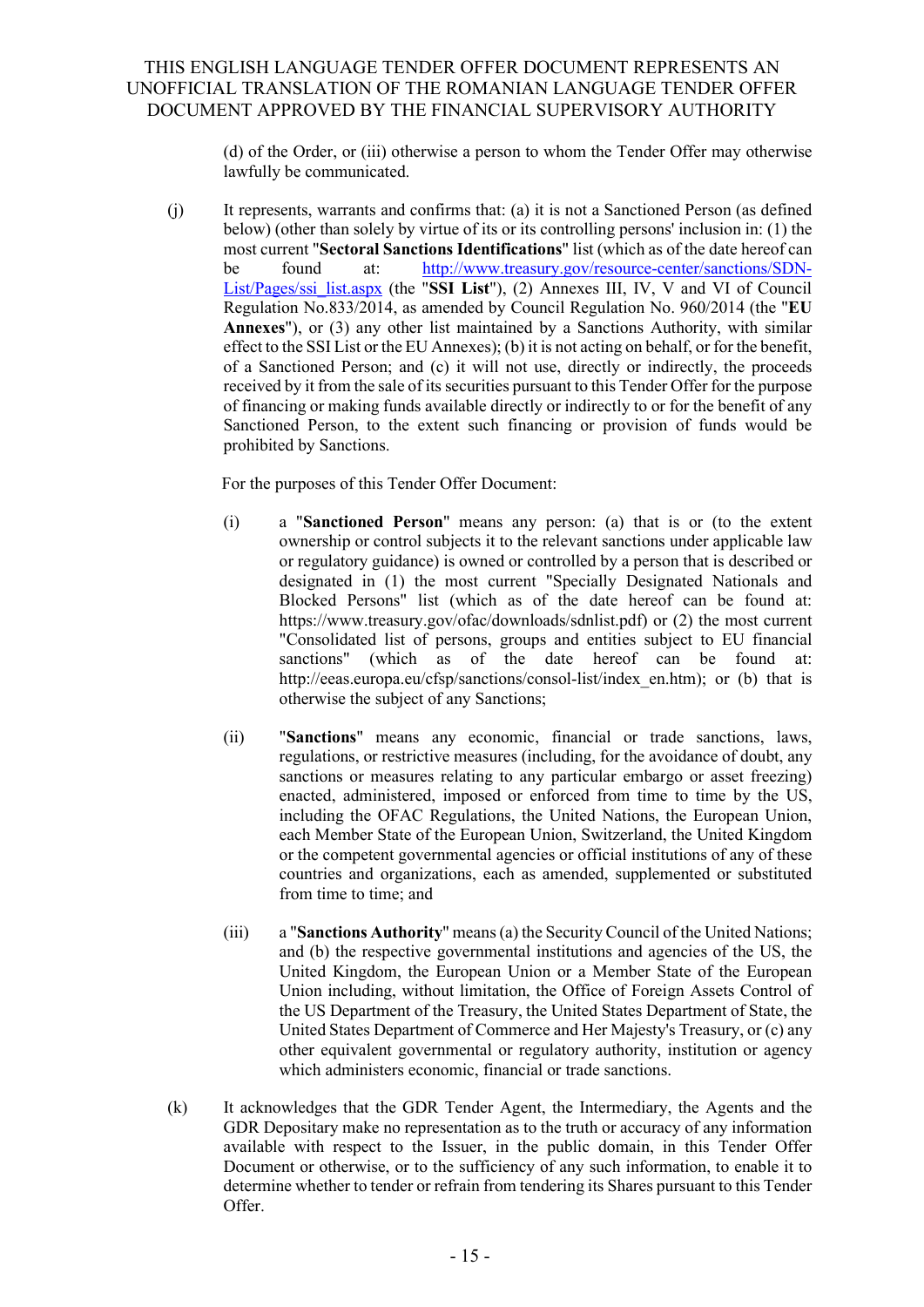(l) It acknowledges that the Bidder, the GDR Tender Agent, the Agents, the Intermediary and the GDR Depositary will rely upon the truth and accuracy of the foregoing acknowledgements, agreements, representations, warranties, undertakings and directions.

None of the Bidder, its Board of Nominees or management, the Agents or the Intermediary or any other person is or will be obligated to give any notice of any defect or irregularity in any tender, and none of them will incur any liability for failure to give any such notice.

### 12.3 **Participation of Investors tendering GDRs**

Investors who intend to tender all or any portion of their GDRs pursuant to this Tender Offer Document must follow the procedures set forth in this Section 12.3 "*Participation of Investors tendering GDRs*". An Investor holding GDRs (or a direct participant of Euroclear or Clearstream, as the case may be, holding GDRs on behalf of such Investor) must tender through either Euroclear or Clearstream, as the case may be.

GDRs tendered in the Tender Offer will be blocked in the relevant account at the relevant Clearing System from the date the relevant tender of Securities is made until the time of completion of settlement of the Tender Offer or until the Investor validly withdraws its tender (see Section 12.4 "*Withdrawal of tenders*").

Please note that the Clearing Systems, their respective participants and the brokers or other securities intermediaries through which GDRs are held will establish their own cut-off dates and times for the tender and/or withdrawal of the GDRs, which will be earlier than the Expiration Deadline. Investors should contact the broker or other securities intermediary through which they hold GDRs to determine the cut-off dates and times that apply to them.

By tendering their GDRs through the submission of an electronic instruction in accordance with the requirements of Euroclear or Clearstream, as applicable, each Investor tendering GDRs will be deemed to represent, warrant and agree as follows:

- (a) Effective upon acceptance for purchase and payment for tendered GDRs, it irrevocably constitutes and appoints the GDR Tender Agent as its true and lawful agent and attorney-in-fact (with full knowledge that the GDR Tender Agent also acts as the agent of the Bidder) with respect to such GDRs, with full powers of substitution and revocation (such power of attorney being deemed to be an irrevocable power coupled with an interest) to (i) present such GDRs and all evidences of transfer and authenticity to, or transfer ownership of, such GDRs on the account books maintained by the Clearing Systems or the GDR Depositary to, or upon the order of, the Bidder, and (ii) receive all benefits and otherwise exercise all rights of beneficial ownership of such GDRs, all in accordance with the terms and conditions of this Tender Offer.
- (b) It understands and agrees that tenders of GDRs pursuant to the procedures described in this Tender Offer Document and acceptance of such GDRs for purchase by the Bidder will constitute a binding agreement between the Investor tendering GDRs and the Bidder, upon the terms and subject to the conditions of this Tender Offer. For purposes of this Tender Offer, it understands that validly tendered GDRs will be deemed to have been accepted for purchase by the Bidder if, as and when the Bidder gives oral or written notice thereof to the GDR Tender Agent.
- (c) It represents and warrants that it has full power and authority to tender, sell, assign and transfer the GDRs (including the underlying Shares) tendered hereby and all distributions relating thereto and that when such tendered GDRs are accepted for purchase and payment by the Bidder, the Bidder will acquire good, marketable and unencumbered title thereto and to all distributions, free and clear of all liens, charges,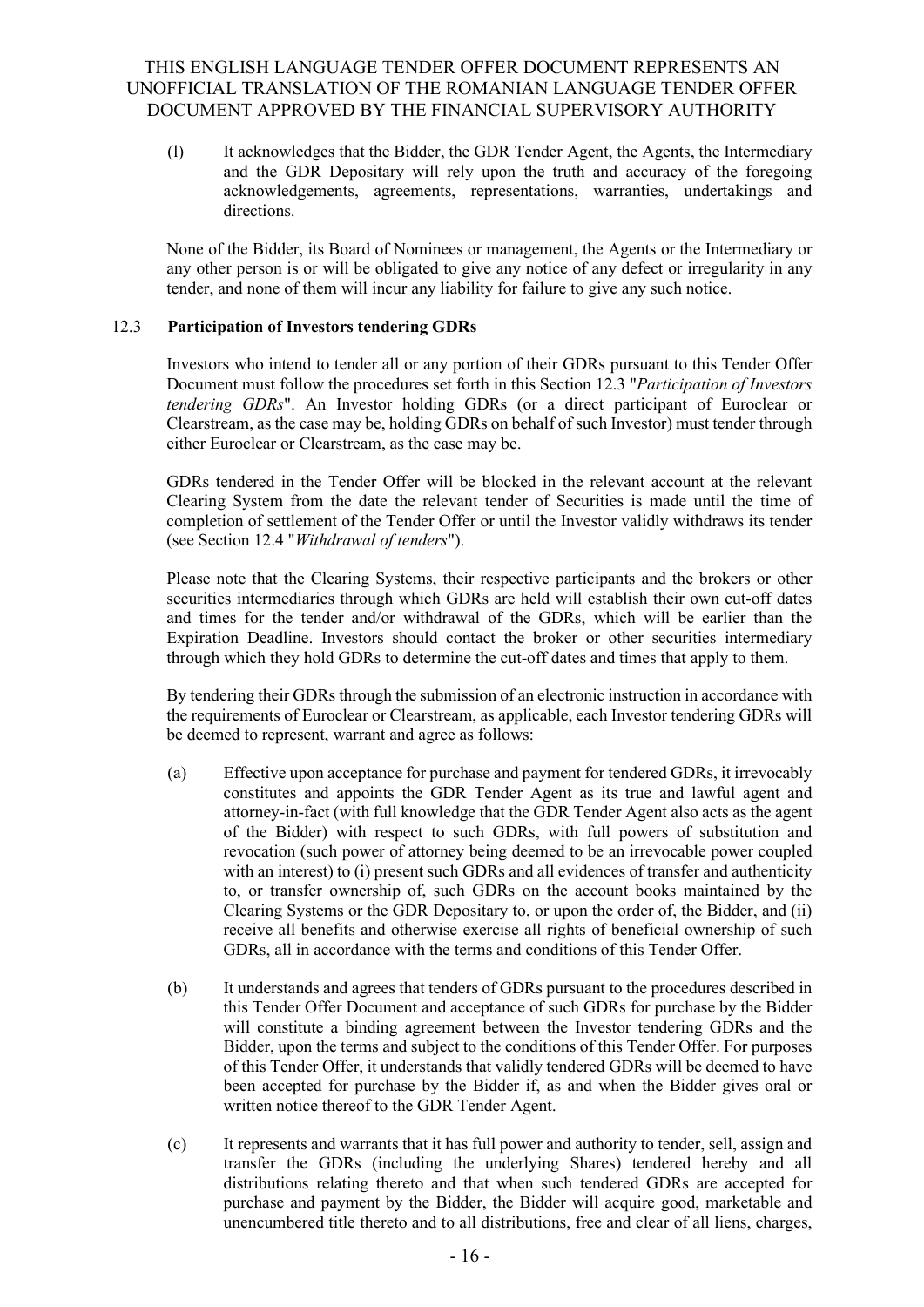claims, interests, rights of third parties, encumbrances and restrictions of any kind and not subject to any adverse claim or right, and together with all rights attached thereto. It will, upon request, execute and deliver any additional documents deemed by the GDR Tender Agent or by the Bidder to be necessary or desirable to complete the sale, assignment or transfer of the GDRs validly tendered hereby or to evidence such power and authority.

- (d) It represents and warrants that it has read this Tender Offer Document and the related materials and agrees to all of the terms of this Tender Offer. All authority conferred or agreed to be conferred shall not be affected by, and shall survive, the death or incapacity of the Investor, and any obligation of the Investor hereunder shall be binding upon the heirs, executors, administrators, trustees in bankruptcy, personal and legal representatives, successors and assigns of the Investor.
- (e) It understands that the Bidder will pay the Purchase Price for each of the GDRs accepted for purchase upon the terms and subject to the conditions set forth in this Tender Offer Document.
- (f) It recognizes that under certain circumstances set forth in this Tender Offer Document, the Bidder may amend this Tender Offer.
- (g) It understands that the delivery and surrender of any GDRs is not effective, and the risk of loss of the GDRs does not pass to the GDR Tender Agent, until receipt by the GDR Tender Agent of those GDRs.
- (h) It hereby requests that any GDRs not accepted for purchase that are held through Euroclear or Clearstream be unblocked.
- (i) It represents, warrants and undertakes that it has observed the laws of all relevant jurisdictions, obtained all requisite governmental, exchange control or other required consents, complied with all requisite formalities in connection with any tender of any GDRs, in any jurisdiction and that it has not taken or omitted to take any action in breach of the terms of this Tender Offer Document or the related materials or which will or may result in the Bidder or any other person acting in breach of the legal or regulatory requirements of any such jurisdiction in connection with this Tender Offer or tender of GDRs in connection therewith.
- (j) It is not a person to whom it is unlawful to make an invitation pursuant to the Tender Offer under applicable securities laws and it has complied with all laws and regulations applicable to it for the purposes of its participation in the Tender Offer.
- (k) It confirms and agrees that it will indemnify and hold harmless the Bidder, the GDR Tender Agent, the Agents, the Intermediary, the GDR Depositary and each of their affiliates, employees, directors and officers and each person, if any, who controls the Bidder, the GDR Tender Agent, the Agents, the Intermediary and the GDR Depositary within the meaning of Section 15 of the U.S. Securities Act of 1933, as amended, or Section 20 of the Exchange Act, from and against any and all losses, claims, damages and liabilities (including, without limitation, legal fees and other expenses incurred by any of them in connection with any suit, action or proceeding or any claim asserted, as such fees and expenses are incurred), arising out of or, in connection with any breach by the Investor of any of the representations, warranties and agreements hereunder.
- (l) If the Investor is in the United Kingdom, it is (i) a person having professional experience in matters relating to investments falling within Article 19(5) of the Order, (ii) a high net worth entity falling within Article  $49(2)(a)$  to (d) of the Order, or (iii)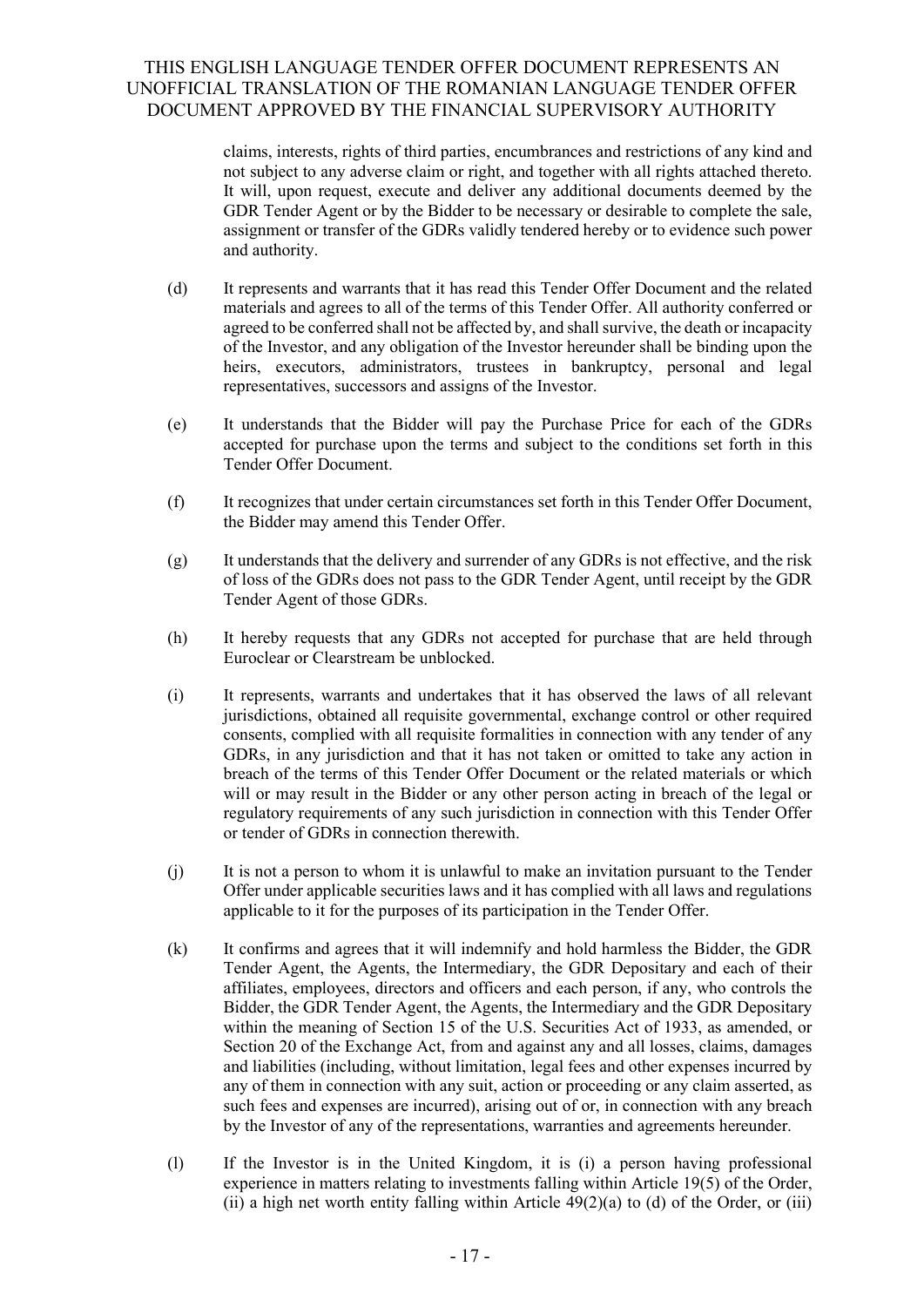otherwise a person to whom the Tender Offer may otherwise lawfully be communicated.

- (m) It represents, warrants and confirms that: (a) it is not a Sanctioned Person (other than solely by virtue of its or its controlling persons' inclusion in: (1) the most current SSI List (which as of the date hereof can be found at: [http://www.treasury.gov/resource](http://www.fondulproprietatea.ro/)[center/sanctions/SDN-List/Pages/ssi\\_list.aspx,](http://www.fondulproprietatea.ro/) (2) the EU Annexes, or (3) any other list maintained by a Sanctions Authority, with similar effect to the SSI List or the EU Annexes); (b) it is not acting on behalf, or for the benefit, of a Sanctioned Person; and (c) it will not use, directly or indirectly, the proceeds received by it from the sale of its securities pursuant to this Tender Offer for the purpose of financing or making funds available directly or indirectly to or for the benefit of any Sanctioned Person, to the extent such financing or provision of funds would be prohibited by Sanctions.
- (n) It acknowledges that the GDR Tender Agent, the Intermediary, the Agents and the GDR Depositary make no representation as to the truth or accuracy of any information available with respect to the Issuer, in the public domain, in this Tender Offer Document or otherwise, or to the sufficiency of any such information, to enable it to determine whether to tender or refrain from tendering its Shares in the form of GDRs pursuant to this Tender Offer.
- (o) It acknowledges that the Bidder, the GDR Tender Agent, the Agents, the Intermediary and the GDR Depositary will rely upon the truth and accuracy of the foregoing acknowledgements, agreements, representations, warranties, undertakings and directions.

None of the Bidder, its Board of Nominees or management, the Intermediary, the Agents or the GDR Tender Agent or any other person is or will be obligated to give any notice of any defect or irregularity in any tender, and none of them will incur any liability for failure to give any such notice.

### 12.4 **Withdrawal of tenders**

Tenders submitted in the Tender Offer may be withdrawn by Investors no later than the Expiration Deadline, it being understood, however, that in relation to GDRs, the Clearing Systems may impose their own cut-off times with respect to the ability of Investors to withdraw their instructions to tender. Investors that hold through an intermediary are advised to check with such entity when it would require receipt of instructions to revoke a tender of GDRs in the Tender Offer in order to meet the deadline. For the avoidance of doubt, any Investor who does not exercise any such right of revocation in the manner specified above shall be deemed to have maintained its tender and its original instruction will remain effective.

Investors may withdraw their tender by filling in a Revocation Form at the unit where the tender was submitted, or by instructing the applicable Clearing System to withdraw their tenders and unblock the tendered GDRs, as applicable.

### <span id="page-21-0"></span>13. **ALLOCATION**

The Bidder shall determine those Securities that will be accepted for purchase under the Tender Offer on the Business Day falling on the Expiration Deadline (the "**Allocation Date**").

The total number of Shares tendered and not withdrawn in the Tender Offer (in the form of Shares and GDRs) by Investors ("**Aggregated Tendered Shares**") will be determined by aggregating (i) the total number of Shares tendered and not withdrawn in the form of Shares and (ii) the total number of Shares tendered and not withdrawn in the form of GDRs (noting that each GDR represents 50 Shares). The total number of Shares tendered and not withdrawn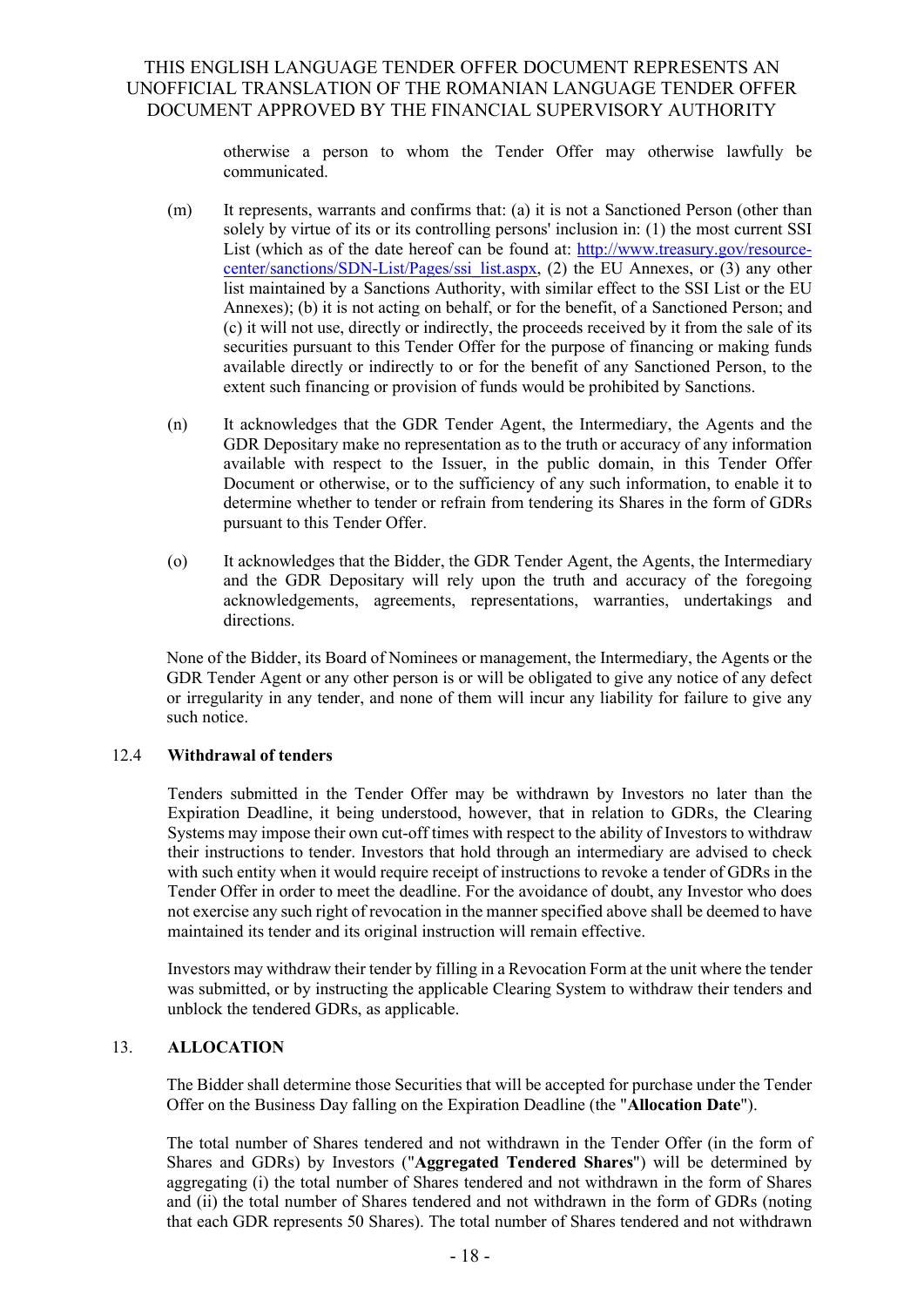in the form of Shares will be the sum of Shares corresponding to the sale orders received by the Expiration Deadline and subsequently entered by the Authorised Participants in the market for special operations – POF - of the BSE, by  $6:00$  p.m. (Eastern European Time) on the last day of the Offer Period. The total number of Shares tendered in the form of GDRs will be the number of GDRs tendered and not withdrawn by the Expiration Deadline, as communicated by the GDR Tender Agent, multiplied by 50.

If the Aggregated Tendered Shares exceed the Maximum Number of Shares, the tendered and not withdrawn Shares and GDRs will be purchased by the Bidder on a pro-rata basis according to the number of Shares validly tendered and not withdrawn by each of the tendering Investors (including Shares in the form of GDRs) (with adjustments where necessary to avoid the purchase of a fractional Security from any Investor). The allocation ratio will be calculated by dividing the Maximum Number of Shares by the Aggregated Tendered Shares.

The allocation ratio will be made public on the Allocation Date, including via the Bucharest Stock Exchange electronic system and Regulatory Information Service in the United Kingdom.

Any Investor, which validly tenders Securities in the Tender Offer, will sell such number of Shares, tendered in the form of Shares and/or GDRs, as accepted for tender by the Bidder following the pro-rata allocation and possible adjustments.

As a first step, in the case of Shares tendered and not withdrawn in the form of GDRs through the GDR Tender Agent, the allocation ratio will be applied to the number of Shares in the form of GDRs communicated by the GDR Tender Agent (which, for this purpose will be deemed as a single instruction to tender GDRs). If the resulting number of Shares allocated to the number of GDRs tendered through and communicated by the GDR Tender Agent after the pro-rata allocation is not a whole number which is a multiple of 50, the number of Shares allocated to the GDR Tender Agent shall be rounded down to the immediately lower whole number which is also a multiple of 50. Any remaining Shares as a result of such rounding down will be allocated to Investors tendering Shares as described below.

As a second step, in the case of Investors tendering Shares in the Tender Offer, if the resulting number of Shares allocated to such Investor after the pro-rata allocation is not a whole number, the number of Shares allocated to the relevant Investor shall be rounded down to the immediately lower whole number.

For the purpose of allocating any remaining Shares resulting from the rounding down related to the two steps described above, Investors who validly tendered Shares shall be ranked in decreasing order of the number of Shares for which they validly tendered and which were not withdrawn and, if one or more Investors tendered the same number of Shares they will be ranked in increasing order based on the time stamp in the Bucharest Stock Exchange electronic system associated with their trading order**.** The remaining Shares shall be then allocated on the basis of one per Investor (but so that the number of Shares allocated in aggregate to an Investor does not exceed the number of Shares initially tendered by such Investor), starting with the largest allocation, until the remaining Shares are fully allocated.

For the avoidance of doubt, an Investor owning more than the Maximum Number of Shares is entitled to tender in the Tender Offer up to the total number of Shares held by such Investor and such number of Shares will be considered in the total number of Shares tendered in the Tender Offer when assessing the pro-rata allocation. The number of Shares that will be sold under this Tender Offer by the respective Investor shall be calculated by applying the allocation ratio to the number of Shares tendered in the Tender Offer. Acceptances are not allowed for fractional Securities.

The Clearing Systems and participants in those systems will make appropriate adjustments to the number of GDRs accepted for purchase in the Tender Offer (rounding up or down, as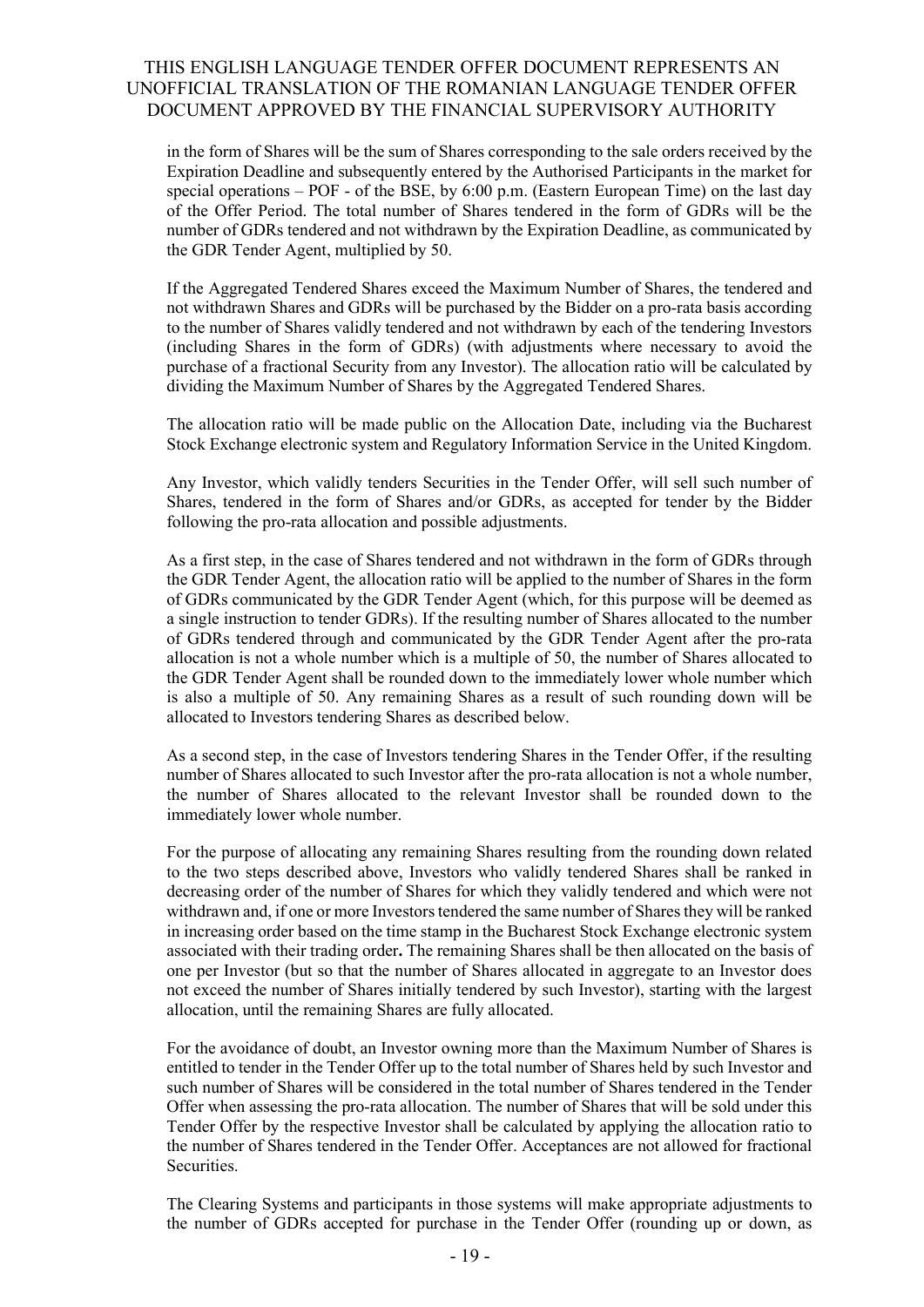appropriate) so as to avoid the acceptance of fractional GDRs for purchase in the Tender Offer. If any validly tendered and not withdrawn GDRs are not purchased under this Tender Offer, such GDRs will be unblocked by the relevant Clearing System on the account of the Investor tendering GDRs.

### <span id="page-23-0"></span>14. **PAYMENT**

### 14.1 **General**

Investors validly tendering Securities in the Tender Offer in accordance with the terms of this Tender Offer Document shall receive the Purchase Price corresponding to the number of Securities accepted for tender, less any taxes or other governmental charges, fiscal duties, any commissions and transaction fees charged by the brokers, intermediaries, relevant market institutions or any applicable bank transfer fees. No Investor will be entitled to any payment of accrued or other interest with respect to the Purchase Price under any circumstances.

The Bidder shall not be liable for the payment of any transaction fees and charges or other charges and commissions payable by Investors who have sold Securities pursuant to the Tender Offer.

The Bidder is not responsible for withholding or payment of and will not withhold or pay any taxes or other governmental charges or fiscal duties in relation to the Purchase Price payable to Investors who have sold Securities in the Tender Offer. Each Investor should seek independent advice from its legal, tax or financial advisors and shall duly comply with any tax obligations which may arise in respect of the income derived in connection with the Securities sold pursuant to the Tender Offer.

### 14.2 **Payment for Shares**

The trades for Shares in the Tender Offer will take place on the Business Day immediately following the Expiration Deadline (the "**Trade Date**"). The settlement of the trades relating to the Shares in the Tender Offer shall occur on the second Business Day following the Trade Date (the "**Shares Settlement Date**"). Payment of the Purchase Price by the Bidder to Investors for Shares accepted for purchase after allocation shall be made in RON, as part of settlement (delivery versus payment in the clearing and settlement system of the Central Depositary).

Each Investor will receive payment of the Purchase Price corresponding to the number of Shares accepted for tender pursuant to the Tender Offer, within maximum three (3) Business Days from the Shares Settlement Date, in the bank account specified by the Investor in the Acceptance Form, less any taxes or other governmental charges, fiscal duties, any commissions and transaction fees charged by the brokers, intermediaries, relevant market institutions or any applicable bank transfer fees.

### 14.3 **Payment for GDRs**

The Bidder will, no later than two (2) Business Days following the Expiration Deadline, remit the aggregate Purchase Price for all GDRs to be purchased by the Bidder pursuant to the Tender Offer in US dollars to the GDR Tender Agent. The GDR Tender Agent will, as soon as practicable, pay that price to the Clearing Systems for further distribution to the Investors who have validly tendered GDRs in the Tender Offer and whose GDRs have been accepted for purchase in the Tender Offer pro-rata to the number of GDRs validly tendered by the relevant tendering Investor. The Purchase Price for GDRs accepted for tender, after deduction or payment of any taxes or other governmental charges, fiscal duties, any commissions and transaction fees charged by the brokers, intermediaries, relevant market institutions or any applicable bank transfer fees, shall be paid to Investors through the procedures of the relevant Clearing System. Investors tendering GDRs will not receive any other form of compensation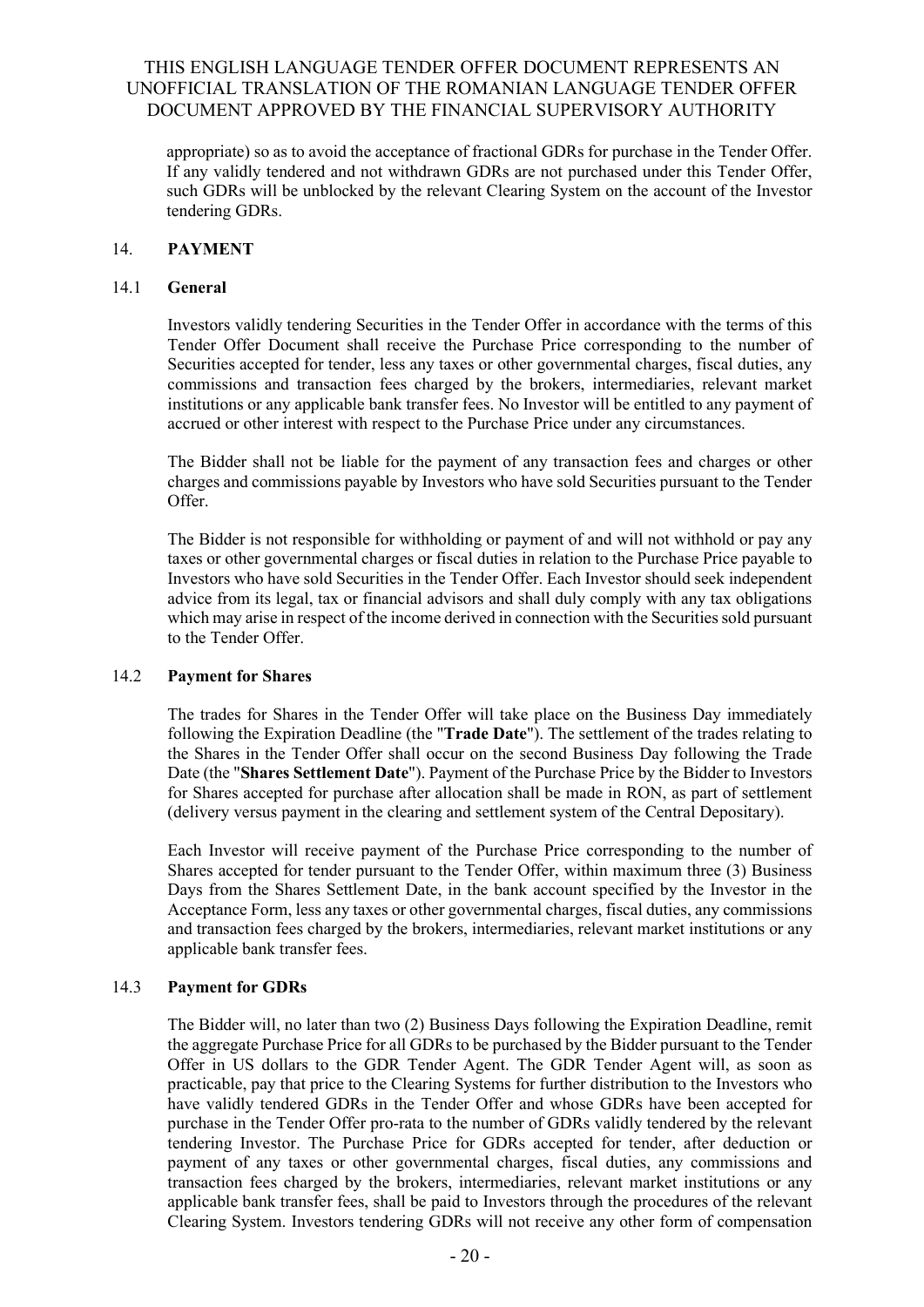during this period of time or in the event of a delay in the delivery of the corresponding Purchase Price to the Investors (subject to Rule 14e-1(c) under the Exchange Act).

### <span id="page-24-0"></span>15. **THE SOURCE AND SIZE OF THE BIDDER'S FUNDS FOR THE PAYMENT OF THE PURCHASE PRICE**

The Bidder will use its own funds to pay the Purchase Price in connection with this Tender Offer. The Bidder has deposited on 7 January 2020 with the Intermediary's account the guarantee of 30 per cent of the Offer value, required in accordance with Regulation no. 5/2018.

### <span id="page-24-1"></span>16. **GENERAL INFORMATION**

#### 16.1 **Authorisations and purpose**

The Tender Offer has been authorized by the resolution of the extraordinary general shareholders' meeting of the Bidder no. 5 of 15 November 2019 published with the Official Gazette of Romania Part IV no. 5122 dated 9 December 2019 and is part of the buy-back programme whose purpose is the decrease of the Bidder's share capital.

After the closing of the Tender Offer, the Bidder intends to cancel the GDRs purchased in the Tender Offer in exchange for the underlying Shares and subsequently cancel all the purchased Shares (whether initially purchased in the form of Shares or GDRs) and decrease its share capital by the corresponding nominal value of such cancelled Shares.

#### 16.2 **Availability of the Tender Offer Document**

The Tender Offer Document shall be made available to the public free of charge, as follows:

- (a) in hard copy, at the Bidder's registered office, 78-80 Buzesti Street (7th floor), District 1, Postal Code 011017, Bucharest, Romania, telephone +4021.200.96.00, starting with the date of publication of the Tender Offer announcement and at Swiss Capital's registered office, respectively Bucharest, Blvd. Dacia no. 20, 1st District, Romana Offices, 4th floor, telephone +40 21 408 42 00; and
- (c) in electronic form, on the website of Swiss Capital [\(www.swisscapital.ro\)](mailto:investor.relations@fondulproprietatea.ro), of the Bucharest Stock Exchange [\(www.bvb.ro\)](http://www.swisscapital.ro/), as well as on the Bidder's website [\(www.fondulproprietatea.ro\)](http://www.fondulproprietatea.ro/).

#### 16.3 **Intermediary**

The Bidder has entered into an intermediation agreement dated 7 January 2020 with the Intermediary for the purposes of the Tender Offer. Investors tendering Shares pursuant to the Tender Offer will be required to tender Shares through the Intermediary or any Eligible Participant.

### 16.4 **GDR Tender Agent**

The Bidder has entered into a GDR tender agent agreement dated on or around the date of this Tender Offer Document with The Bank of New York Mellon for the purposes of the Tender Offer. Investors tendering GDRs pursuant to this Tender Offer will be required to tender GDRs to The Bank of New York Mellon in its capacity as GDR Tender Agent.

### 16.5 **Agents**

The Bidder has engaged Auerbach and Swiss Capital to act as Agents. The Bidder has entered into an agreement with the Agents, dated on or around the date of this Tender Offer Document.